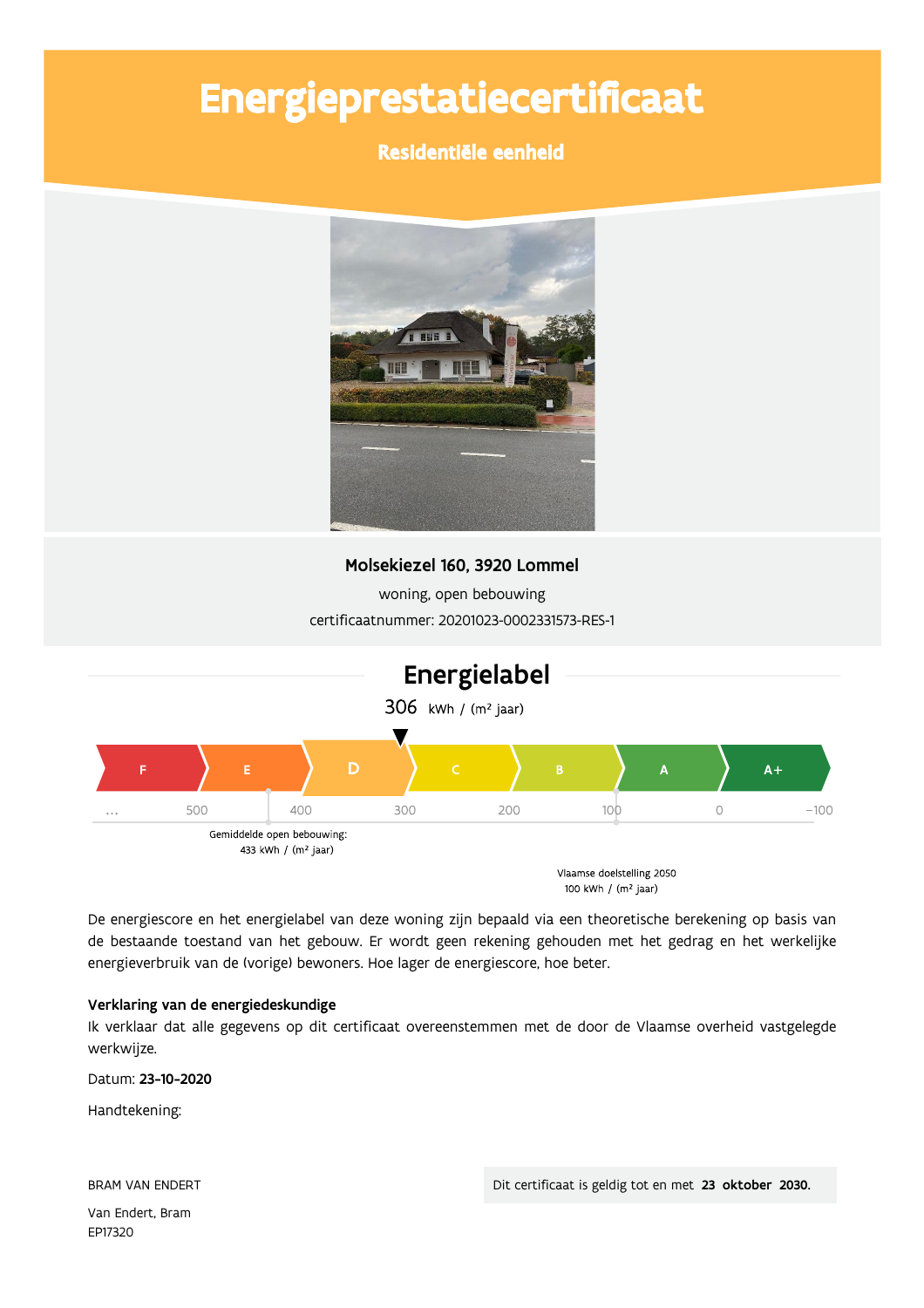## Huidige staat van de woning

Om met uw woning te voldoen aan de energiedoelstelling, zijn er twee mogelijke pistes:

**OF** 

#### $(1)$ Inzetten op isolatie en verwarming

U isoleert elk deel van uw woning tot de doelstelling én voorziet  $\overline{11}$ een energie-efficiënte verwarmingsinstallatie (warmtepomp, condenserende ketel. (micro-)WKK. efficiënt warmtenet  $\bigcap_{ }$ decentrale toestellen met een totaal maximaal vermogen van 15 W/m<sup>2</sup>).

 $2^{\circ}$ Energielabel van de woning

> U behaalt een energielabel A voor uw woning(= energiescore van maximaal 100 kWh/(m<sup>2</sup> jaar)). U kiest op welke manier u dat doet: isoleren, efficiënt efficiënt ventileren, verwarmen, zonne-energie, hernieuwbare energie ...



Koeling en zomercomfort Kans op oververhitting



Geen systeem aanwezig Luchtdichtheid

Niet bekend



Zonne-energie

Geen zonneboiler of zonnepanelen aanwezig

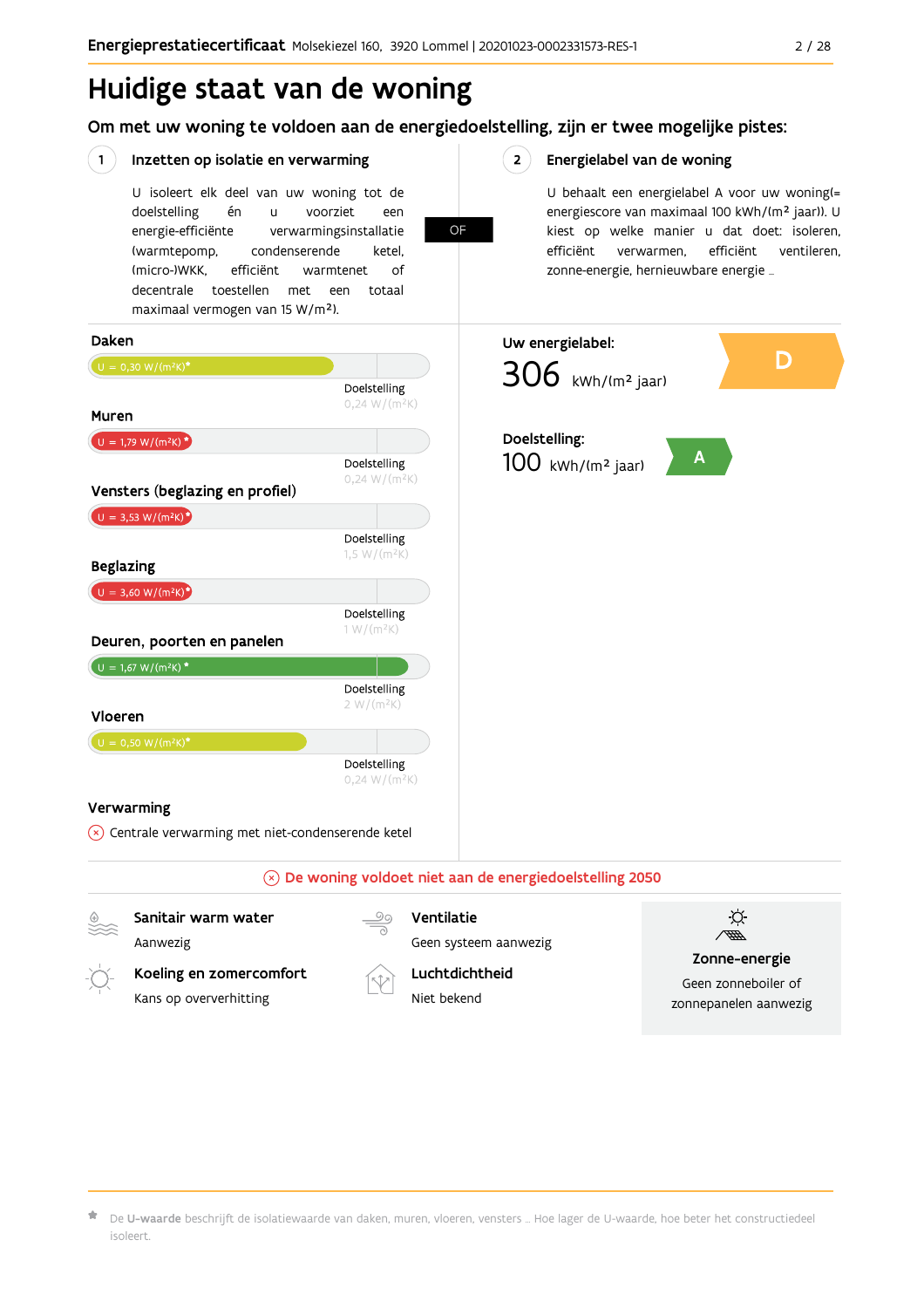## Overzicht aanbevelingen

In deze tabel vindt u aanbevelingen om uw woning energiezuiniger te maken. De aanbevelingen zijn gebaseerd op piste 1. Kunt u ze niet allemaal uitvoeren, dan helpen ze u ook om via piste 2 de doelstelling te halen. Vraag advies aan een specialist voordat u met de renovatiewerken start.

De volgorde in deze tabel is automatisch bepaald en is niet noodzakelijk de juiste volgorde om aan de slag te gaan. Het is louter een eerste indicatie op basis van de energieprestatie.



De prijsindicaties zijn automatisch berekend en kunnen door de energiedeskundige niet aangepast worden. De prijzen zijn bedoeld als indicatie van de gemiddelde marktprijs voor een bepaald type werk. Voor een concrete kostenraming moet u altijd beroep doen op een aannemer of architect. Meer informatie over wat wel en niet inbegrepen is vindt u op pagina 25.

|            | <b>HUIDIGE SITUATIE</b>                                                                                                                                                                                                              | <b>AANBEVELING</b>                                                                              | <b>GEMIDDELDE</b><br>PRIJSINDICATIE <sup>*</sup> |
|------------|--------------------------------------------------------------------------------------------------------------------------------------------------------------------------------------------------------------------------------------|-------------------------------------------------------------------------------------------------|--------------------------------------------------|
|            | <b>Vensters</b><br>24 m <sup>2</sup> van de vensters heeft enkele<br>beglazing. De raamprofielen zijn niet<br>thermisch onderbroken.                                                                                                 | Vervang de vensters.                                                                            | € 18 500                                         |
|            | Muren<br>163 m <sup>2</sup> van de muren is niet geïsoleerd.                                                                                                                                                                         | Plaats isolatie.                                                                                | € 40 500 / € 59 000                              |
|            | Daken<br>13,2 m <sup>2</sup> van het dak is vermoedelijk te<br>weinig geïsoleerd.                                                                                                                                                    | Plaats bijkomende isolatie.                                                                     | €4500                                            |
|            | Vloeren<br>24 m <sup>2</sup> van de vloer is vermoedelijk te<br>weinig geïsoleerd.                                                                                                                                                   | Plaats bijkomende isolatie.                                                                     | €1000                                            |
|            | Verwarming<br>De woning wordt inefficiënt verwarmd.                                                                                                                                                                                  | Vervang de inefficiënte verwarming.                                                             | € 10 500 / € 6 500                               |
|            | Zonne-energie<br>Er is geen installatie op zonne-energie<br>aanwezig.                                                                                                                                                                | Overweeg de plaatsing van zonnepanelen<br>of een zonneboiler.                                   | € 5 500 / € 5 000                                |
|            | Daken<br>180m <sup>2</sup> van het dak is vermoedelijk<br>redelijk goed geïsoleerd, maar voldoet<br>nog niet aan de energiedoelstelling.                                                                                             | Overweeg bijkomende isolatie te plaatsen.                                                       |                                                  |
|            | Vensters<br>24 m <sup>2</sup> van de vensters heeft<br>energiezuinige hoogrendementsbeglazing deze voldoen aan de energiedoelstelling.<br>(geplaatst na 2000). De vensters voldoen<br>echter nog niet aan de<br>energiedoelstelling. | Als u de vensters vervangt, zorg dan dat                                                        |                                                  |
| $\boxplus$ | Vloeren<br>redelijk goed, maar voldoet nog niet aan te plaatsen.<br>de energiedoelstelling.                                                                                                                                          | 106 m <sup>2</sup> van de vloer isoleert vermoedelijk Overweeg eventueel om bijkomende isolatie |                                                  |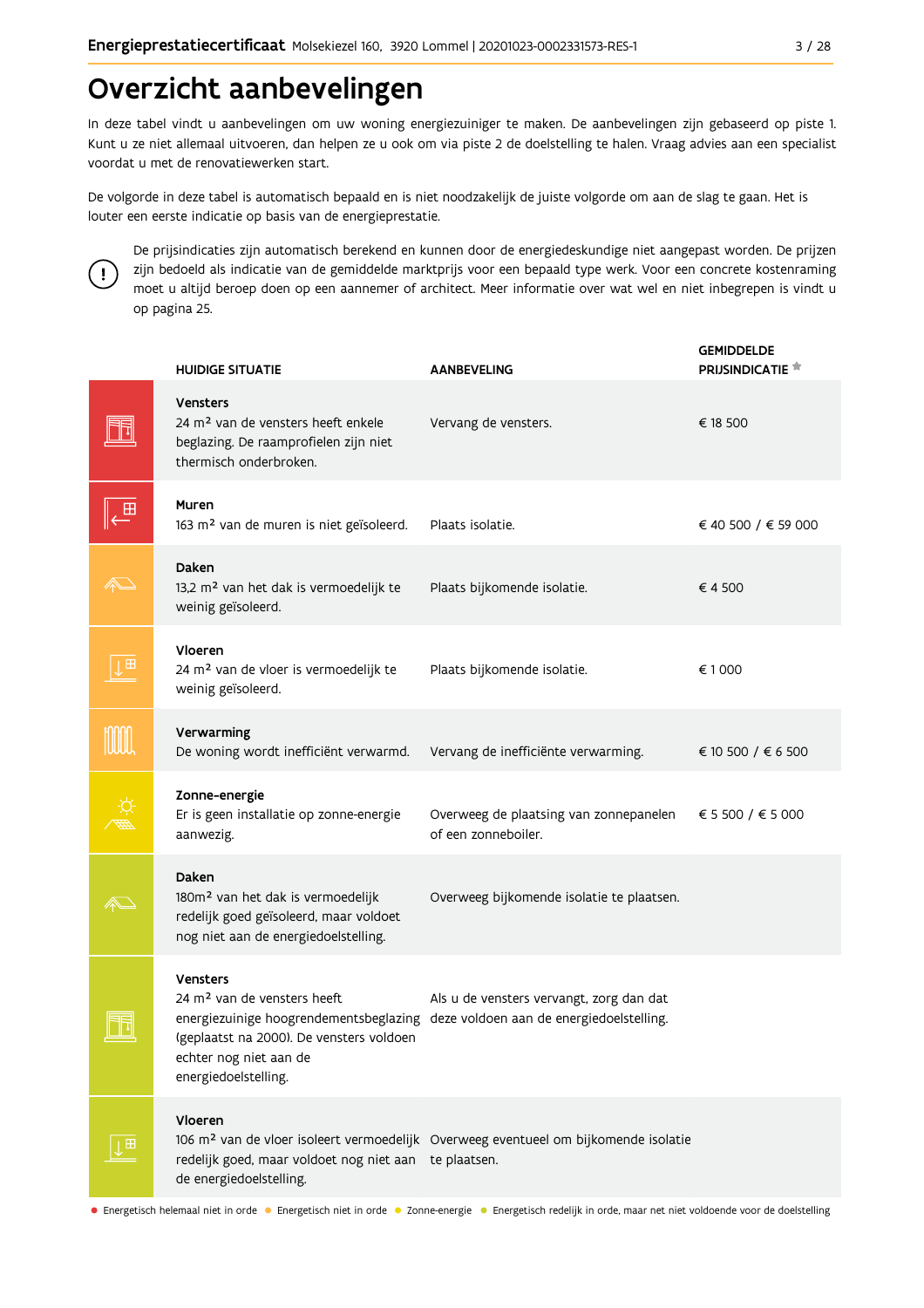### Energielabel na uitvoering van de aanbevelingen

Als u beslist om uw woning stapsgewijs te renoveren in de hierboven gesuggereerde volgorde, geeft de onderstaande energieschaal een overzicht van waar uw woning zich na elke stap zal bevinden op de energieschaal. Verandert u de volgorde, dan verandert ook de impact van elke maatregel. Dat kan hier niet weergegeven worden.



### Aandachtspunten

Hou rekening met de volgende aspecten als u uw woning energiezuinig en comfortabeler wilt maken.

Luchtdichtheid: De luchtdichtheid van uw woning is niet gemeten. Een goede luchtdichtheid is nodig om de warmte niet via spleten en kieren te laten ontsnappen. Let er bij de renovatie op dat de werken luchtdicht uitgevoerd worden. U kunt nadien de luchtdichtheid laten meten om eventueel overblijvende lekken op te sporen en uw energielabel mogelijk nog te verbeteren.

 $\frac{1}{\sqrt{2}}$ Ventilatie: Uw woning beschikt mogelijk niet over voldoende ventilatievoorzieningen. Een goede ventilatie is echter noodzakelijk om een gezond binnenklimaat te garanderen. Voorzie bij uw renovatie daarom in een ventilatiesysteem. Om energie te besparen, kunt u het best kiezen voor een systeem met vraagsturing of warmteterugwinning.

Koeling en zomercomfort: Uw woning heeft kans op oververhitting. Overweeg buitenzonwering om de zon zoveel mogelijk buiten te houden tijdens de zomer. Vermijd de plaatsing van een koelinstallatie, want die verbruikt veel energie.

Sanitair warm water: Uw woning beschikt niet over een zonneboiler. Overweeg de plaatsing van een zonneboiler of warmtepompboiler. Daarmee kunt u energie besparen.

### Let op!

 $\left(\begin{array}{c} \cdot \end{array}\right)$ 

De aanbevelingen, aandachtspunten en eventuele prijsindicaties op het energieprestatiecertificaat worden standaard gegenereerd op de wijze die de Vlaamse overheid heeft vastgelegd. Laat u bijstaan door een specialist om op basis van de aanbevelingen en aandachtspunten een concreet renovatieplan op te stellen. De energiedeskundige is niet aansprakelijk voor de eventuele schade die ontstaat bij het uitvoeren van de standaard gegenereerde aanbevelingen of aandachtspunten.

\* Als er verschillende gangbare uitvoeringsmethodes zijn, worden de prijzen hiervan gescheiden door een schuine streep. Meer detailinformatie vindt u vanaf pagina 25.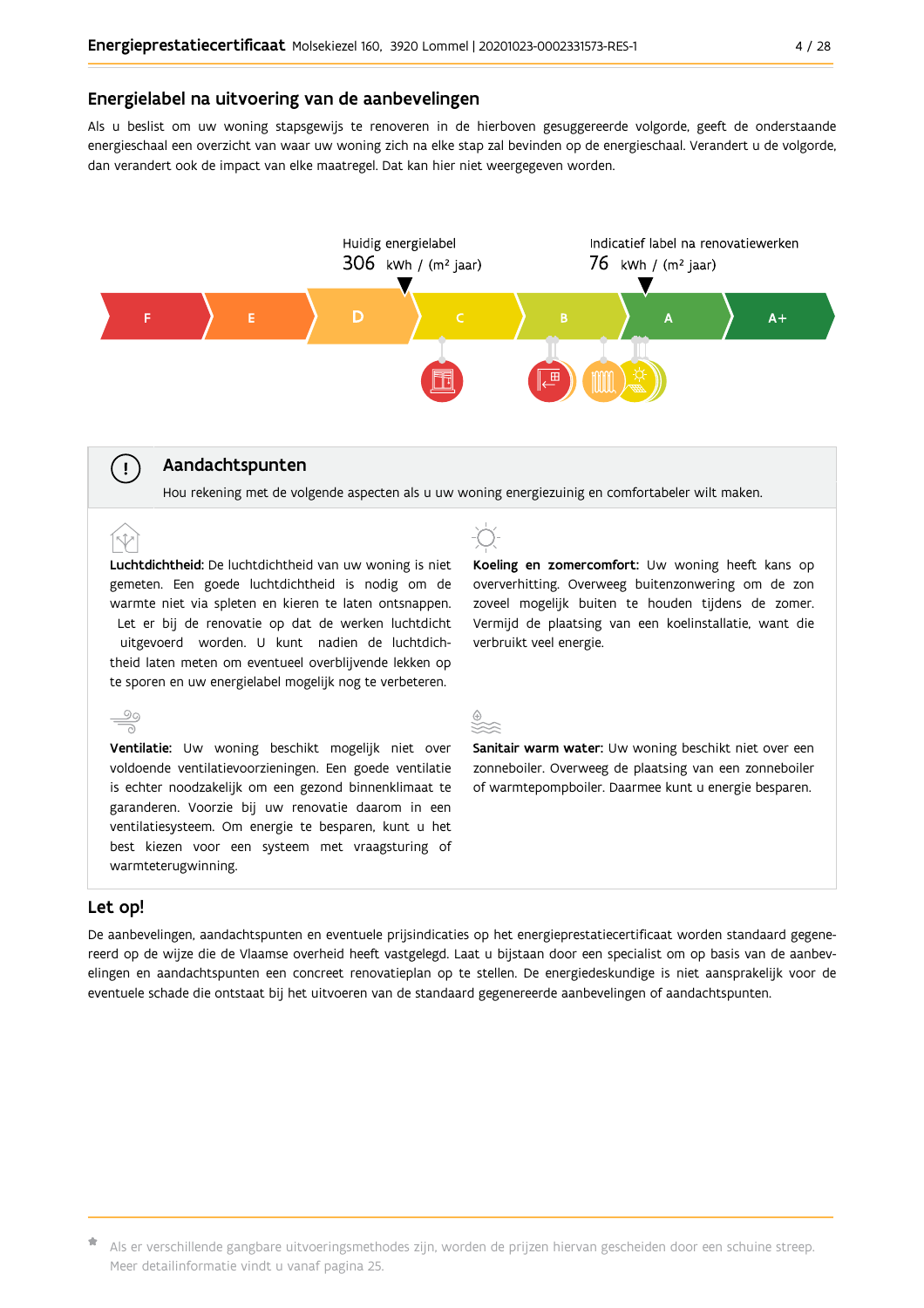- Voor meer informatie over het energieprestatiecertificaat, gebruiksgedrag, woningkwaliteit ... kunt u terecht op www.energiesparen.be.
- Meer informatie over uw woning vindt u op uw persoonlijke woningpas. Surf naar woningpas.vlaanderen.be om uw woningpas te bekijken.
- Meer informatie over beter renoveren vindt u op www.energiesparen.be/ikbenoveer.

### Gegevens energiedeskundige:

**BRAM VAN ENDERT** Van Endert, Bram Kloosterstraat 38 C000, 3920 Lommel EP17320

### Premies

Informatie over energiewinsten, subsidies of andere financiële voordelen vindt u op www.energiesparen.be.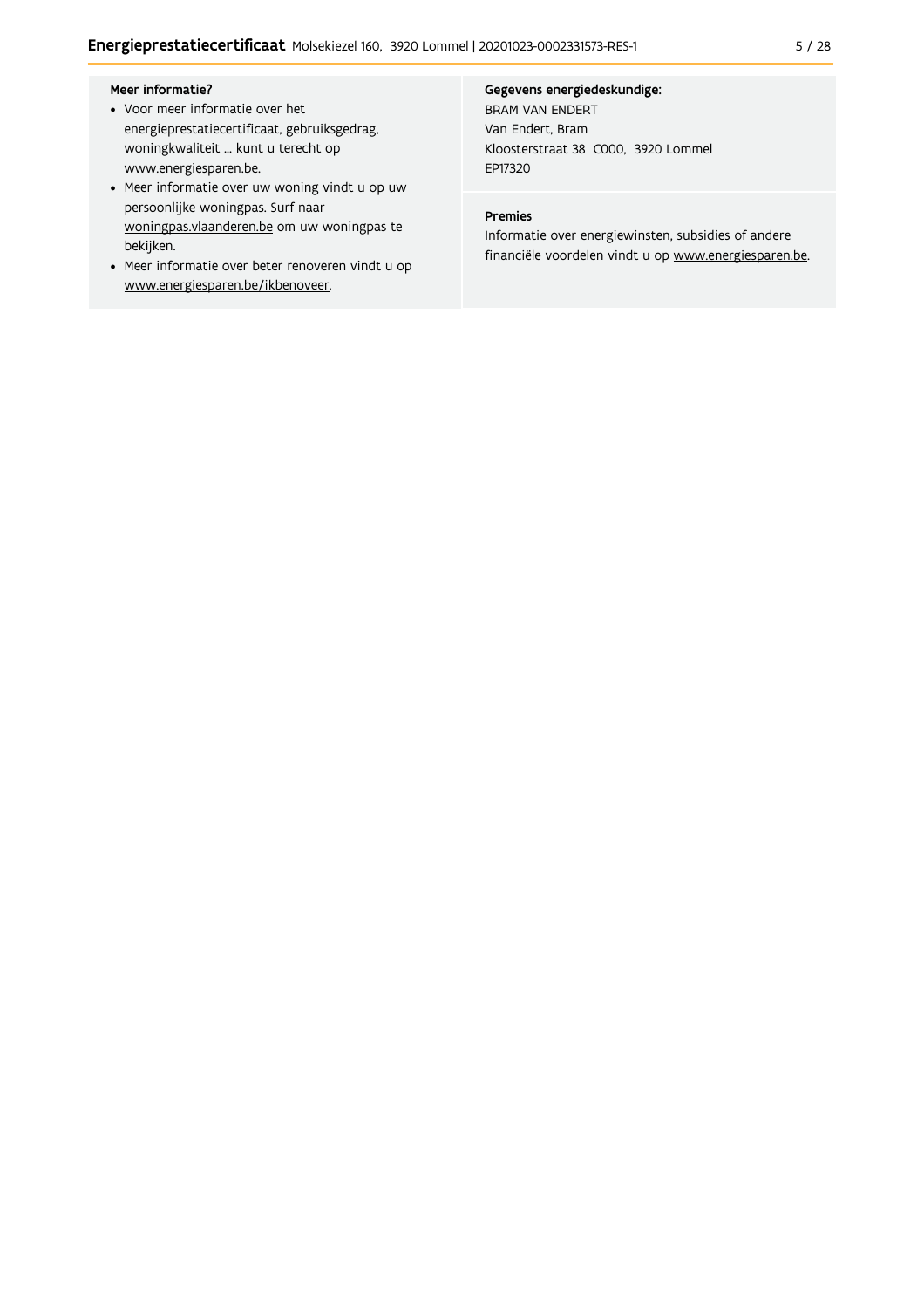# Energieprestatiecertificaat (EPC) in detail

Elk gebouw bestaat uit verschillende onderdelen die met elkaar verbonden zijn. Als u renoveert, kunt u het best al rekening houden met de werken die u later nog gaat uitvoeren.

Dit deel van het energieprestatiecertificaat gaat dieper in op de aanbevelingen van uw woning. Samen met uw architect of andere vakman kunt u op basis hiervan een renovatieplan opstellen.

### Inhoudstafel

| Daken.                           | 8  |
|----------------------------------|----|
| Vensters en deuren               | 11 |
| Muren                            | 14 |
| Vloeren                          | 17 |
| Ruimteverwarming                 | 19 |
| Installaties voor zonne-energie. | 22 |
| Overige installaties             | 24 |
| Toelichting prijsindicaties      | 25 |
|                                  |    |

### 10 goede redenen om nu al te BENOveren

BENOveren is BEter reNOveren dan gebruikelijk is, met hogere ambities op het vlak van energieprestaties, goed gepland en met deskundig advies, zodat ook latere renovatiestappen haalbaar blijven (zie ook www.energiesparen.be/ikbenoveer). Een geBENOveerde woning biedt veel voordelen:

| 1. Een lagere energiefactuur           |
|----------------------------------------|
| 2. Meer comfort                        |
| 3. Een gezonder binnenklimaat          |
| 4. Esthetische meerwaarde              |
| 5. Financiële meerwaarde               |
| 6. Nodig voor ons klimaat              |
| 7. Uw woning is klaar voor uw oude dag |
| 8. Minder onderhoud                    |
| 9. Vandaag al haalbaar                 |

10. De overheid betaalt mee

### Renoveren of slopen: let op voor asbest!

Asbest is een schadelijke stof die nog regelmatig aanwezig is in gebouwen. In veel gevallen kunnen asbesttoepassingen op een eenvoudige en vooral veilige manier verwijderd worden. Deze werken en eventuele bijhorende kosten zijn niet inbegrepen in het EPC. Voor meer informatie over (het herkennen van) asbest en asbestverwijdering kunt u terecht op www.ovam.be.

### Hoe wordt het EPC opgemaakt?

De eigenschappen van uw woning zijn door de energiedeskundige ingevoerd in software die door de Vlaamse overheid is opgelegd. De energiedeskundige mag zich alleen baseren op zijn vaststellingen tijdens het plaatsbezoek en op bewijsstukken die voldoen aan de voorwaarden die de Vlaamse overheid heeft opgelegd. Op basis van de invoergegevens berekent de software het energielabel en genereert automatisch aanbevelingen en eventueel ook prijsindicaties. Bij onbekende invoergegevens gaat de software uit van veronderstellingen, onder meer op basis van het (ver)bouw- of fabricagejaar. Om zeker te zijn van de werkelijke samenstelling van uw muur, dak of vloer kunt u ervoor kiezen om verder (destructief) onderzoek uit te voeren (losschroeven stopcontact, gaatje boren in een voeg, binnenafwerking tijdelijk verwijderen ...).

Voor meer informatie over de werkwijze, de bewijsstukken en de voorwaarden kunt u terecht op www.energiesparen.be.

### **Energiedoelstelling 2050**

De energiedoelstelling van de Vlaamse Regering is om tegen 2050 alle woningen en appartementen in Vlaanderen minstens even energiezuinig te maken als een energetisch performante nieuwbouwwoning van 2017.

Ten tijde van de opmaak van dit EPC is het nog niet verplicht om aan die energiedoelstelling te voldoen. Denk echter vooruit! Hou nu al zo veel mogelijk rekening met die energiedoelstelling en streef zelfs naar beter.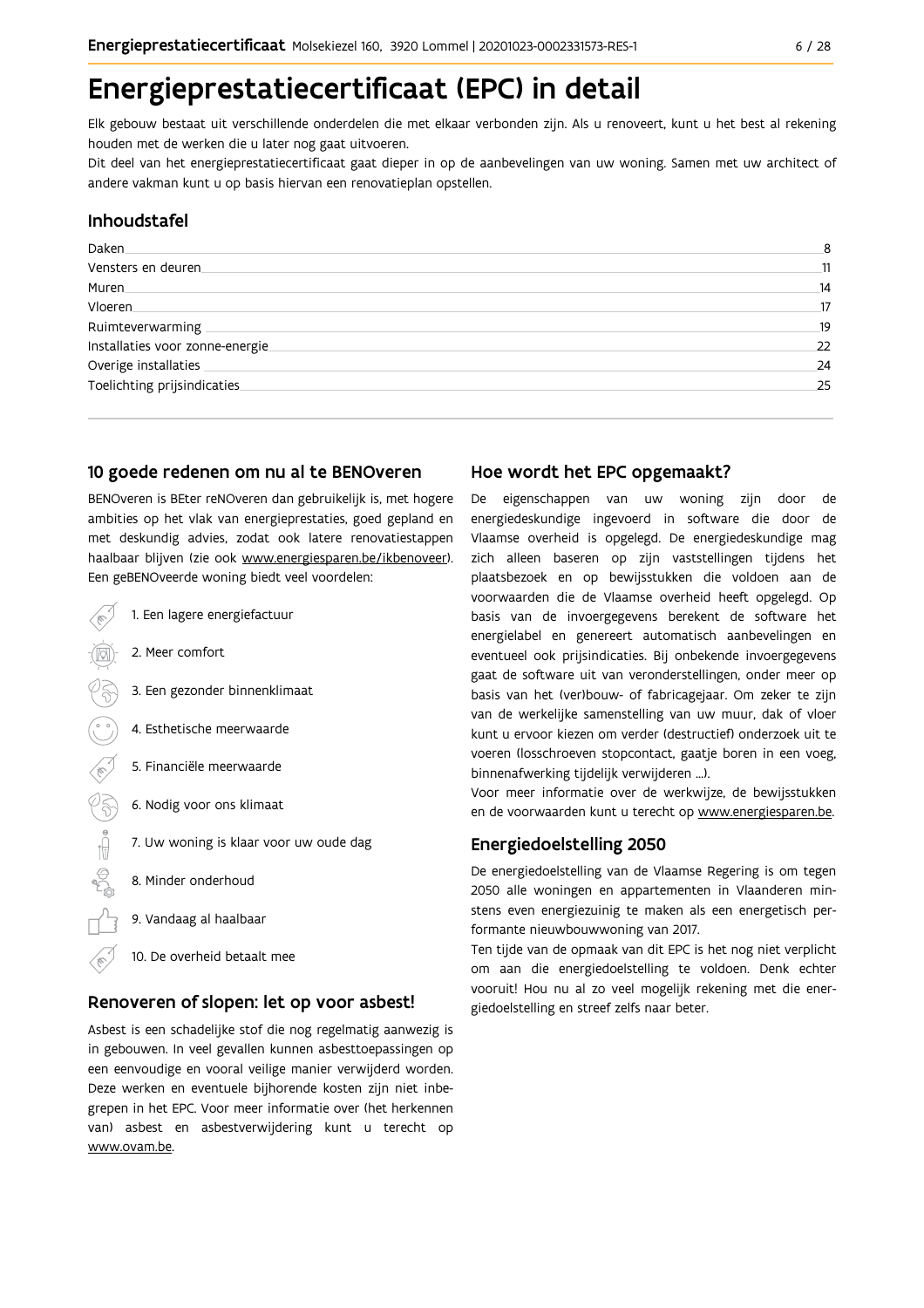### Algemene gegevens

| Gebouw id                                                   | 19620668               |
|-------------------------------------------------------------|------------------------|
| Gebouweenheid id                                            | 19620767               |
| Datum plaatsbezoek                                          | 22/10/2020             |
| Referentiejaar bouw                                         | 1968                   |
| Beschermd volume $(m3)$                                     | 745                    |
| Bruikbare vloeroppervlakte (m <sup>2</sup> )                | 226                    |
| Verliesoppervlakte (m <sup>2</sup> )                        | 542                    |
| Infiltratiedebiet $(m^3/(m^2h))$                            | Onbekend               |
| Thermische massa                                            | Half zwaar/matig zwaar |
| Niet-residentiële bestemming                                | Geen                   |
| Berekende energiescore (kWh/(m <sup>2</sup> jaar))          | 306                    |
| Karakteristiek jaarlijks primair energieverbruik (kWh/jaar) | 69.083                 |
| CO <sub>2</sub> -emissie (kg/jaar)                          | 17.986                 |
| <b>Indicatief S-peil</b>                                    | 107                    |
| Gemiddelde U-waarde gebouwschil (W/(m <sup>2</sup> K))      | 1.10                   |
| Gemiddeld installatierendement verwarming (%)               | 71                     |

### Verklarende woordenlijst

| beschermd volume                                    | Het volume van alle ruimten die men wenst te beschermen tegen warmteverlies naar<br>buiten, de grond en aangrenzende onverwarmde ruimten.                                                                                                                                 |
|-----------------------------------------------------|---------------------------------------------------------------------------------------------------------------------------------------------------------------------------------------------------------------------------------------------------------------------------|
| bruikbare vloeroppervlakte                          | De vloeroppervlakte binnen het beschermd volume die beloopbaar en toegankelijk is.                                                                                                                                                                                        |
| U-waarde                                            | De U-waarde beschrijft de isolatiewaarde van daken, muren, vensters  Hoe lager de<br>U-waarde, hoe beter de constructie isoleert.                                                                                                                                         |
| R-waarde                                            | De warmteweerstand van een materiaallaag. Hoe groter de R-waarde, hoe beter de<br>materiaallaag isoleert.                                                                                                                                                                 |
| lambdawaarde                                        | De warmtegeleidbaarheid van een materiaal. Hoe lager de lambdawaarde, hoe beter<br>het materiaal isoleert.                                                                                                                                                                |
| spouw                                               | Een laag in de constructie tussen twee andere materiaallagen die al dan niet (volledig)<br>gevuld is met isolatie of lucht.                                                                                                                                               |
| karakteristiek jaarlijks primair<br>energieverbruik | De berekende hoeveelheid primaire energie die gedurende één jaar nodig is voor de<br>verwarming, de aanmaak van sanitair warm water, de ventilatie en de koeling van een<br>woning. Eventuele bijdragen van zonneboilers en zonnepanelen worden in mindering<br>gebracht. |
| berekende energiescore                              | Een maat voor de totale energieprestatie van een woning. De berekende energiescore<br>is gelijk aan het karakteristiek jaarlijks primair energieverbuik, gedeeld door de<br>bruikbare vloeroppervlakte.                                                                   |
| S-peil                                              | Een maat voor de energieprestatie van de gebouwschil van een woning. Het S-peil<br>houdt rekening met de isolatie, de luchtdichtheid, de oriëntatie, de zonnewinsten en<br>de vormefficiëntie. Hoe lager het S-peil, hoe energie-efficiënter de gebouwschil.              |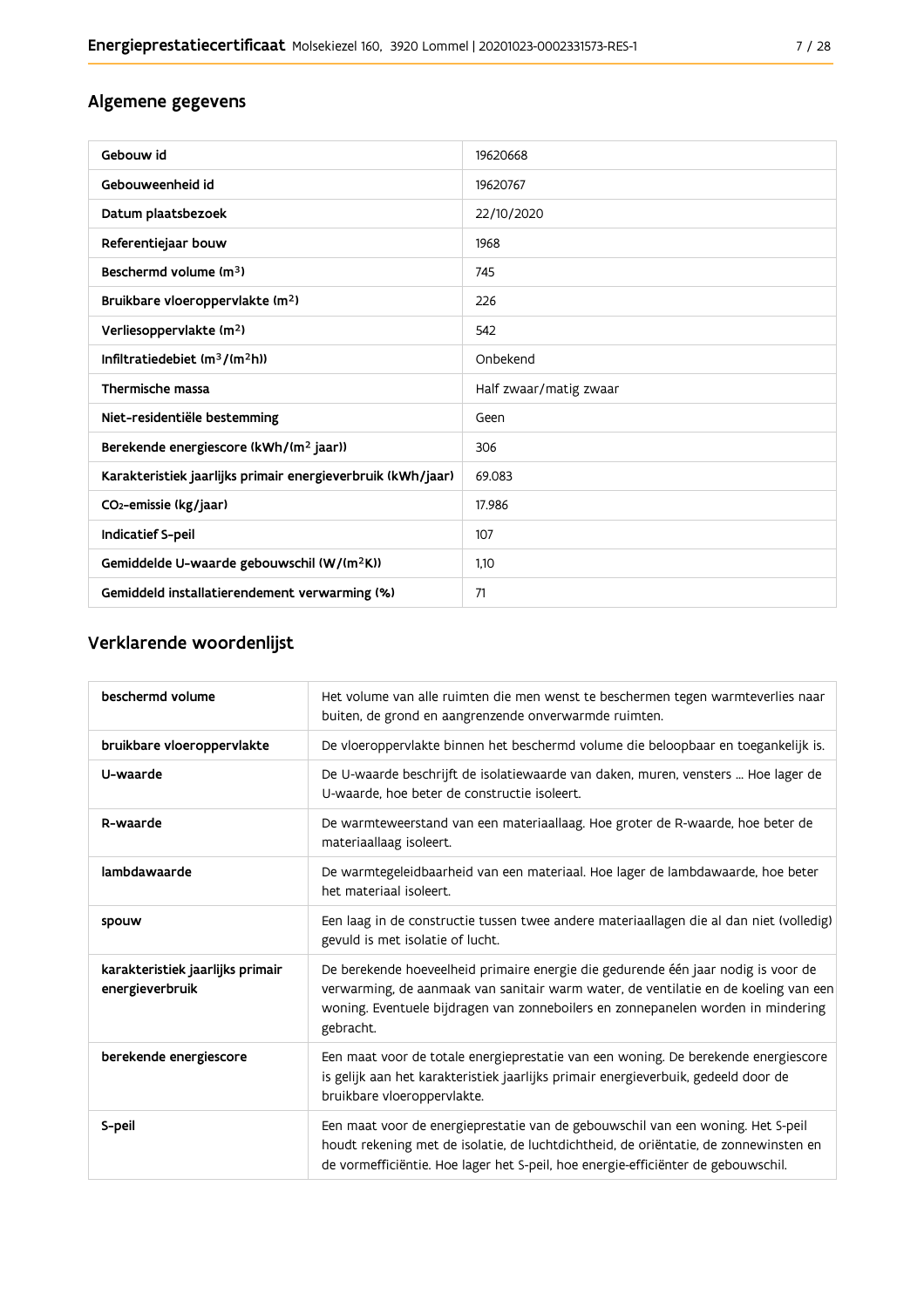## Daken

#### Plat dak

13,2 m<sup>2</sup> van het platte dak is vermoedelijk te Plaats bijkomende isolatie boven op het weinig geïsoleerd. platte dak.

 $\epsilon$  4.500 $\pm$ 

### **Hellend dak**

180 m<sup>2</sup> van het hellende dak in riet is vermoedelijk redelijk goed geïsoleerd, maar voldoet nog niet aan de energiedoelstelling. Overweeg bij een grondige renovatie bijkomende isolatie aan de binnenkant van het hellende dak in riet te plaatsen.

Bij de renovatie van uw dak kunt u het best streven naar een U-waarde van maximaal 0,24 W/(m<sup>2</sup>K). Dat komt overeen met een isolatielaag van ongeveer 14 cm minerale wol of XPS ( $\lambda_a$  = 0,035 W/(m.K)) of 12 cm PUR ( $\lambda_a$  = 0,027 W/(m.K)). Als u de isolatie van uw platte of hellende dak tussen een houten dakstructuur plaatst, moet u de isolatiedikte verhogen tot minstens 22 cm minerale wol.

Hoogstwaarschijnlijk renoveert u uw dak(en) maar één keer grondig. Isoleer daarom meteen maximaal. De energiedoelstelling van 0,24 W/(m<sup>2</sup>K) vormt de basis, maar u kunt altijd streven naar beter.

## Denk vooruit!

- · Isoleert u eerst uw dak en dan uw muren? Verleng dan nu al de dakoversteken zodat de buitenmuurisolatie luchtdicht en zonder koudebrug op de dakisolatie kan aansluiten. Plaats ook de regenwaterafvoer zodanig dat er nog plaats genoeg is om buitenmuurisolatie te plaatsen.
- · Wordt het platte dak een stuk dikker door de isolatie? Hou er dan rekening mee dat u ook de dakgoten, brandmuurtjes, dakranden, gevels ... moet verhogen.
- Bent u van plan een ventilatiesysteem, zonneboiler of zonnepanelen te plaatsen? Hou dan nu al rekening met de nodige leidingdoorvoeren of dakverstevigingen.
- · Denk bij de renovatie van uw dak aan functies die u later nog wilt toevoegen (bijvoorbeeld een zolderkamer wordt bureau) en zorg nu al voor voldoende daglicht door bijvoorbeeld dakvlakvensters te integreren in uw dak.

### Een plat dak isoleren

Bij de isolatie van een plat dak kunt u het best kiezen voor een warm dak. Als het platte dak nog in goede staat is, wordt boven op de bestaande dakconstructie een nieuwe laag met dampscherm, isolatie en dakbedekking aangebracht. Als het dak al geïsoleerd is, moet vooraf bekeken worden hoeveel isolatie u nog kunt bijplaatsen. Vraag daarvoor raad aan een specialist.

Een groendak is een mooie en tegelijk ecologische oplossing. Laat een specialist vooraf onderzoeken of u van het platte dak een groendak kunt maken.

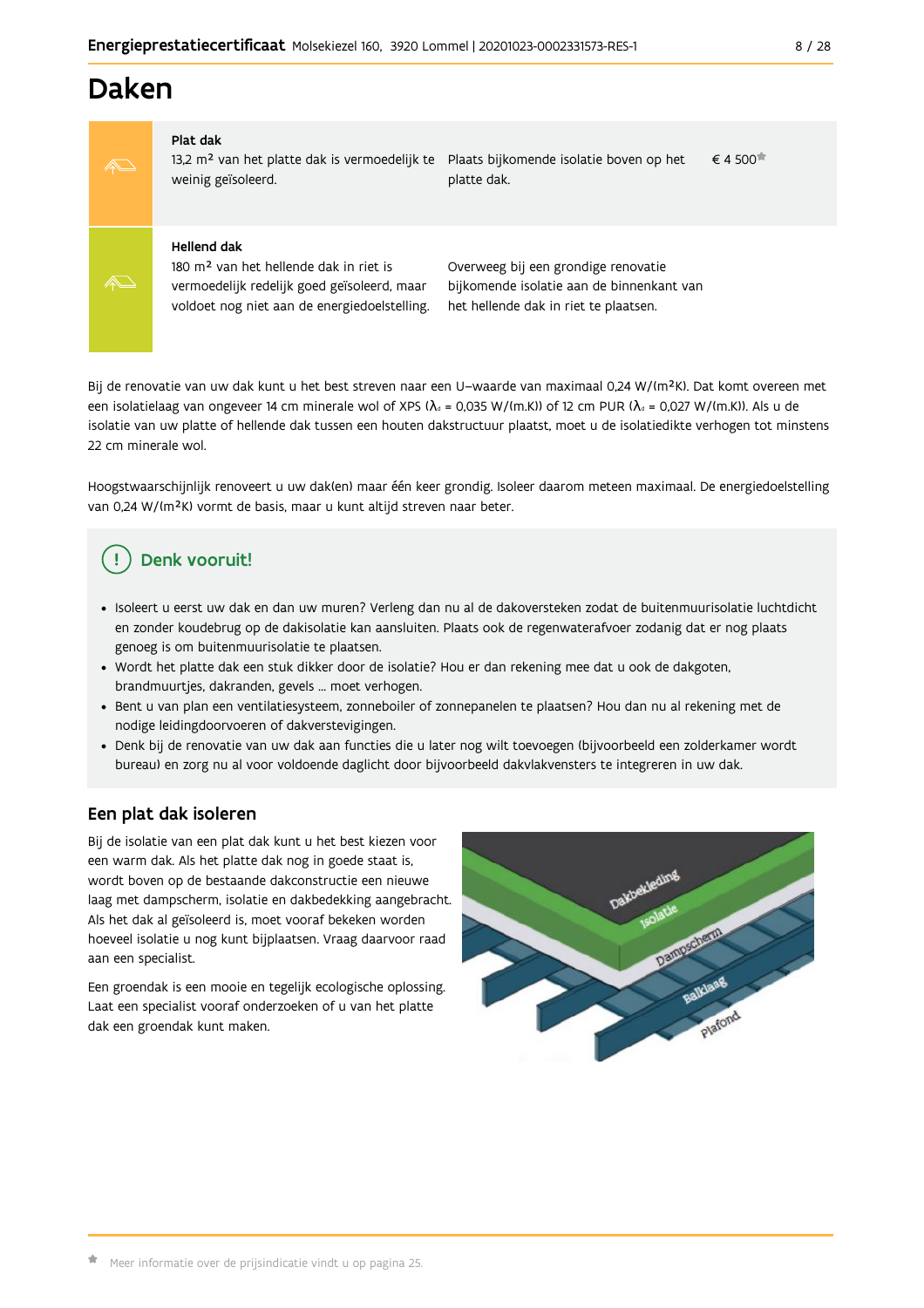### Een hellend dak isoleren

Een hellend dak kunt u aan de buiten- of binnenkant isoleren. Als u het rieten dak wilt behouden, kunt u het hellende dak alleen aan de binnenkant isoleren. Voorzie daarbij altijd in een luchtdichte en dampremmende laag aan de binnenkant. Anders bestaat het gevaar op inwendige condensatie waardoor het rietpakket vergaat.

#### 1. Dak isoleren aan de buitenkant

De isolatie wordt boven op de draagconstructie geplaatst. Daarboven komen een onderdak en dakbedekking (pannen, leien ...).



1. Dampscherm | 2. Isolatie | 3. Onderdak | 4. Dakbekleding

### $\bigoplus$

- · Isolatieplaten kunnen doorlopen, waardoor er geen risico is op koudebruggen bij de aansluiting met de muurisolatie.
- · Bestaande dakconstructie kan van binnenuit volledig zichtbaar blijven en binnenafwerking kan behouden worden.
- · U hebt de mogelijkheid om uw dak aan de buitenkant een Uw dak krijgt een nieuwe look aan de binnenkant (bv. met nieuwe look te geven (met nieuwe dakbedekkingsmaterialen).

### $\bigcap$

- · Meestal moeilijker uitvoerbaar en duurder, omdat de dakbedekking, panlatten en tengellatten eerst verwijderd moeten worden.
- · Niet altijd mogelijk of wenselijk, bijvoorbeeld door de aansluiting op aanpalende daken, of omdat de dakvlakvensters dan in de hoogte moeten worden aangepast.

#### 2. Dak isoleren aan de binnenkant

De isolatie wordt tussen en onder de dakconstructie aan de binnenkant geplaatst. Daartegen komt een dampscherm en, indien gewenst, een binnenafwerking.



1. Onderdak | 2. Isolatie | 3. Dampscherm | 4. binnenafwerking

#### $\bigoplus$

- Als de dakconstructie in goede staat is en er een onderdak aanwezig is, is isolatie aan de binnenkant van het dak de goedkoopste oplossing.
- · U kunt de werken eventueel zelf uitvoeren volgens de regels van de kunst.
- gipsplaten en afwerking).

### ⊙

- · Er is extra aandacht nodig voor de overgang van de dakisolatie naar de muurisolatie.
- · Dit kan enkel uitgevoerd worden indien er een dampopen onderdak aanwezig is.
- U verliest het originele uitzicht van de bestaande dakconstructie en er gaat vaak zolderruimte verloren.

### Pas op!

- · Zorg steeds dat de isolatie wind- en luchtdicht geplaatst wordt. Anders gaat een groot deel van het isolatie-effect teniet.
- Het extra gewicht op de bestaande constructie van het dak heeft mogelijk een impact op de draagkracht en stabiliteit van het dak, de gevels en de fundering.
- · Door het isoleren van het dak gaat de luchtdichtheid van uw woning er op vooruit en kan de luchtverversing niet meer gebeuren via spleten en kieren. Voorzie dus een ventilatiesysteem om uw woning te ventileren. Dat is niet enkel essentieel om vochtproblemen te vermijden, maar ook voor uw gezondheid en uw comfort.

Laat u bijstaan door een architect, aannemer of vakman voor deskundig advies en een goede uitvoering van de werken.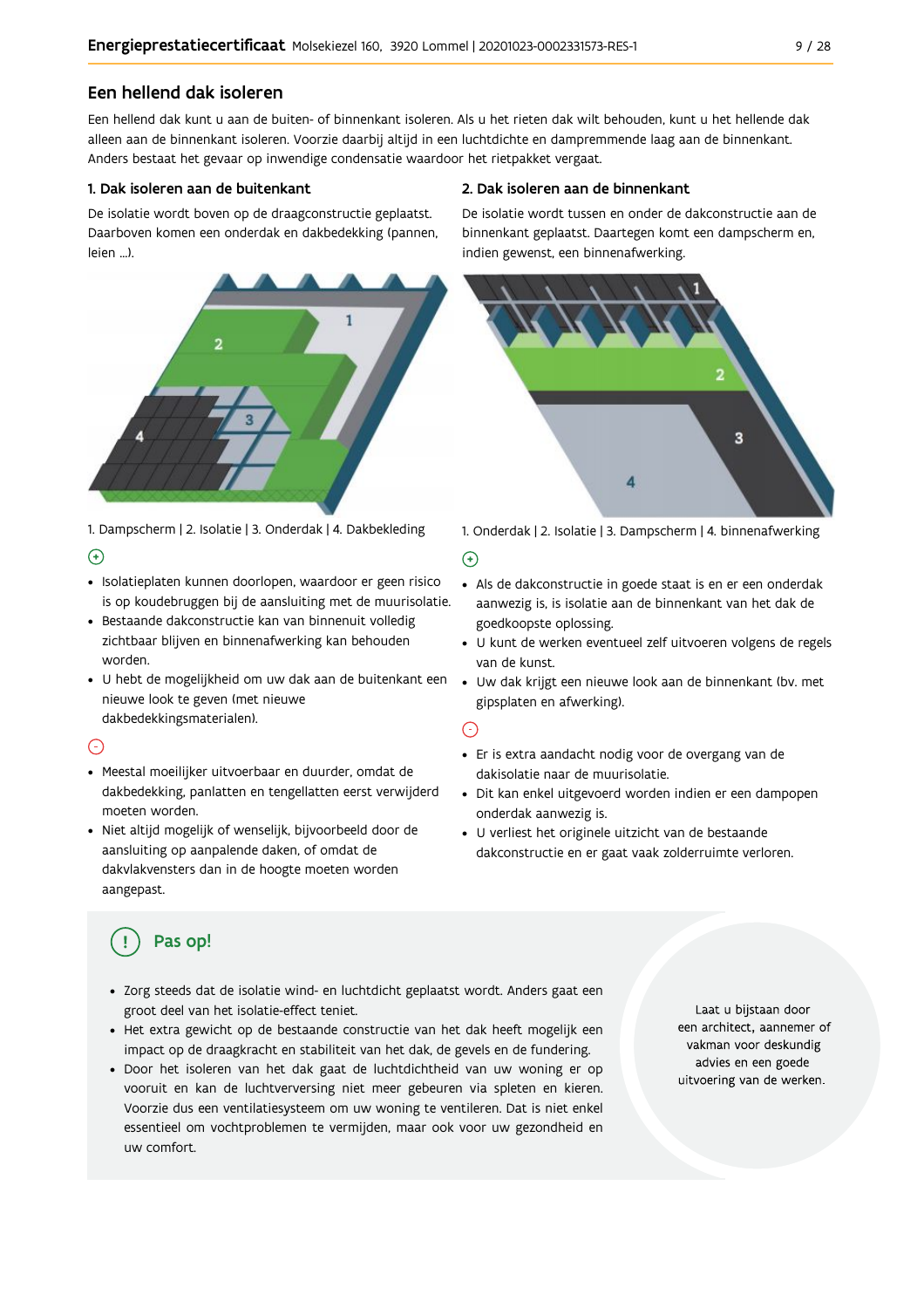### Technische fiche daken

De energiedeskundige heeft de onderstaande gegevens ingevoerd. Bezorg die gegevens aan uw vakman.

|           | Beschrijving       | Oriëntatie               | Netto-oppervlakte (m <sup>2</sup> ) | bekend<br>U-waarde t<br>(W/(m <sup>2</sup> K)) | R-waarde bekend<br>(m <sup>2</sup> K/W) | Isolatie                                                     | Refjaar renovatie | R-waarde isolatie<br>bekend (m <sup>2</sup> K/W) | Luchtlaag | Daktype | U waarde<br>Berekende l<br>(W/(m <sup>2</sup> K)) |
|-----------|--------------------|--------------------------|-------------------------------------|------------------------------------------------|-----------------------------------------|--------------------------------------------------------------|-------------------|--------------------------------------------------|-----------|---------|---------------------------------------------------|
|           | Hellend dak voor   |                          |                                     |                                                |                                         |                                                              |                   |                                                  |           |         |                                                   |
| 0         | DV1                | Z                        | 56                                  |                                                |                                         | isolatie aanwezig<br>zonder regelwerk                        | 2011              | $\overline{\phantom{a}}$                         | afwezig   | b       | 0,28                                              |
|           | Hellend dak achter |                          |                                     |                                                |                                         |                                                              |                   |                                                  |           |         |                                                   |
| $\bullet$ | DA1                | N                        | 56                                  | $\overline{\phantom{a}}$                       |                                         | isolatie aanwezig<br>zonder regelwerk                        | 2011              | $\overline{\phantom{a}}$                         | afwezig   | b       | 0,28                                              |
|           | Hellend dak rechts |                          |                                     |                                                |                                         |                                                              |                   |                                                  |           |         |                                                   |
| 0         | DR <sub>1</sub>    | $\circ$                  | 34                                  |                                                |                                         | isolatie aanwezig<br>zonder regelwerk                        | 2011              | $\overline{\phantom{a}}$                         | afwezig   | b       | 0,28                                              |
|           | Hellend dak links  |                          |                                     |                                                |                                         |                                                              |                   |                                                  |           |         |                                                   |
| Ŏ         | DL1                | W                        | 34                                  |                                                |                                         | isolatie aanwezig<br>zonder regelwerk                        | 2011              | $\overline{\phantom{a}}$                         | afwezig   | b       | 0,28                                              |
|           | Plat dak           |                          |                                     |                                                |                                         |                                                              |                   |                                                  |           |         |                                                   |
| $\bullet$ | PD1                | $\overline{\phantom{a}}$ | 13,2                                | $\overline{\phantom{a}}$                       |                                         | isolatie aanwezig<br>tussen regelwerk<br>onder dakafdichting | 2011              | $\overline{\phantom{a}}$                         | onbekend  | a       | 0,56                                              |

### Legende

a dak niet in riet of cellenbeton

**b** dak in riet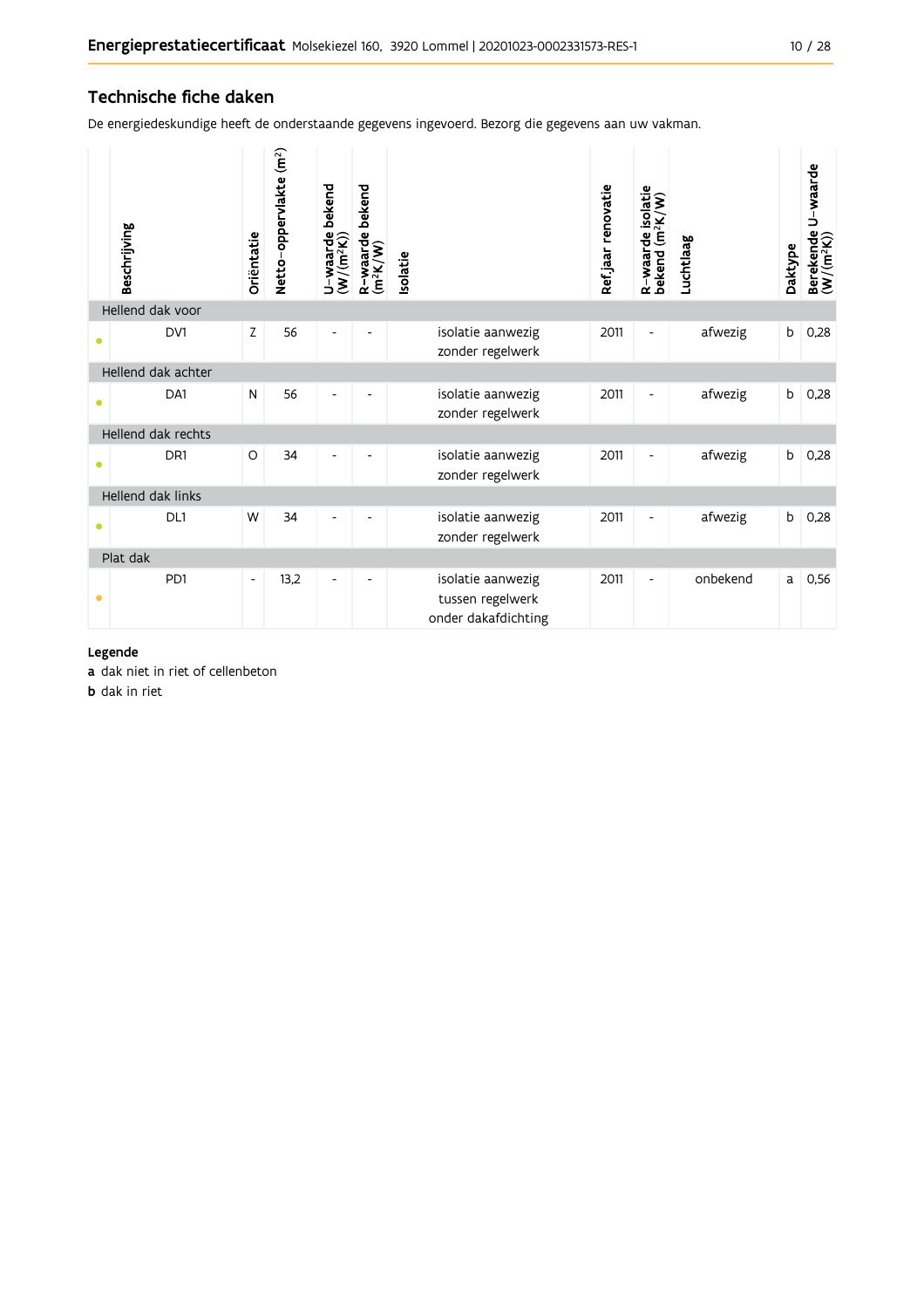#### $11 / 28$

## Vensters en deuren

Vensters 24 m<sup>2</sup> van de vensters heeft enkele beglazing. Dat is niet energiezuinig. Ook de raamprofielen zijn thermisch weinig performant.

Vervang de vensters door nieuwe vensters € 18 500 met hoogrendementsbeglazing en energieperformante raamprofielen.

#### Vensters

Ħ

FFI

 $\checkmark$ 

24 m<sup>2</sup> van de vensters heeft hoogrendementsbeglazing (geplaatst na 2000). Dat is redelijk energiezuinig. Zowel de energiedoelstelling. beglazing als de raamprofielen voldoen echter nog niet aan de energiedoelstelling.

Als u de vensters of beglazing vervangt, zorg dan dat deze voldoen aan de

Proficiat! 6,3 m<sup>2</sup> van de deuren en poorten voldoet aan de energiedoelstelling.

De kwaliteit van zowel de beglazing als de profielen bepaalt de energieprestatie van uw vensters. Kies altijd voor dubbele hoogrendementsbeglazing of drievoudige beglazing met een U-waarde van maximaal 1,0 W/(m<sup>2</sup>K). Bij de renovatie van vensters kunt u het best streven naar een U-waarde van maximaal 1,5 W/(m<sup>2</sup>K) voor de vensters (glas + profielen). Naast de vensters in de gevel verdienen ook dakvlakvensters, koepels, lichtstraten, polycarbonaatplaten en glasbouwstenen de nodige aandacht.

Hoogstwaarschijnlijk vervangt u uw buitenschrijnwerk maar één keer. Kies daarom meteen voor de meest energie-efficiënte oplossing.

#### Denk vooruit! ŋ

- · Vervangt u eerst uw buitenschrijnwerk en isoleert u pas nadien uw gevels? Zorg er nu al voor dat de buitenmuurisolatie zonder koudebruggen op de profielen van uw vensters en deuren zal kunnen aansluiten. Zo vermijdt u condensatie en schimmelvorming in uw woning.
- . Bent u van plan om ventilatie te plaatsen met natuurlijke toevoer, eventueel in combinatie met mechanische afvoer? Bouw dan nu al ventilatieroosters in de vensters in.
- · Bent u van plan geautomatiseerde buitenzonwering te plaatsen? Breng dan nu al de nodige bekabeling aan.

### Vensters vervangen

Het venster (glas + profielen) in zijn geheel vervangen is op energetisch vlak de beste oplossing. Als het om bepaalde redenen (esthetisch, bouwkundige regelgeving ...) niet mogelijk of gewenst is om het volledige venster te vervangen, vervang dan minstens het glas of plaats een dubbel raam of voorzetglas. Besteed altijd voldoende aandacht aan een luchtdichte plaatsing van het buitenschrijnwerk.

Beschikt u nog over oude rolluikkasten? Vervang ze door geïsoleerde luchtdichte kasten.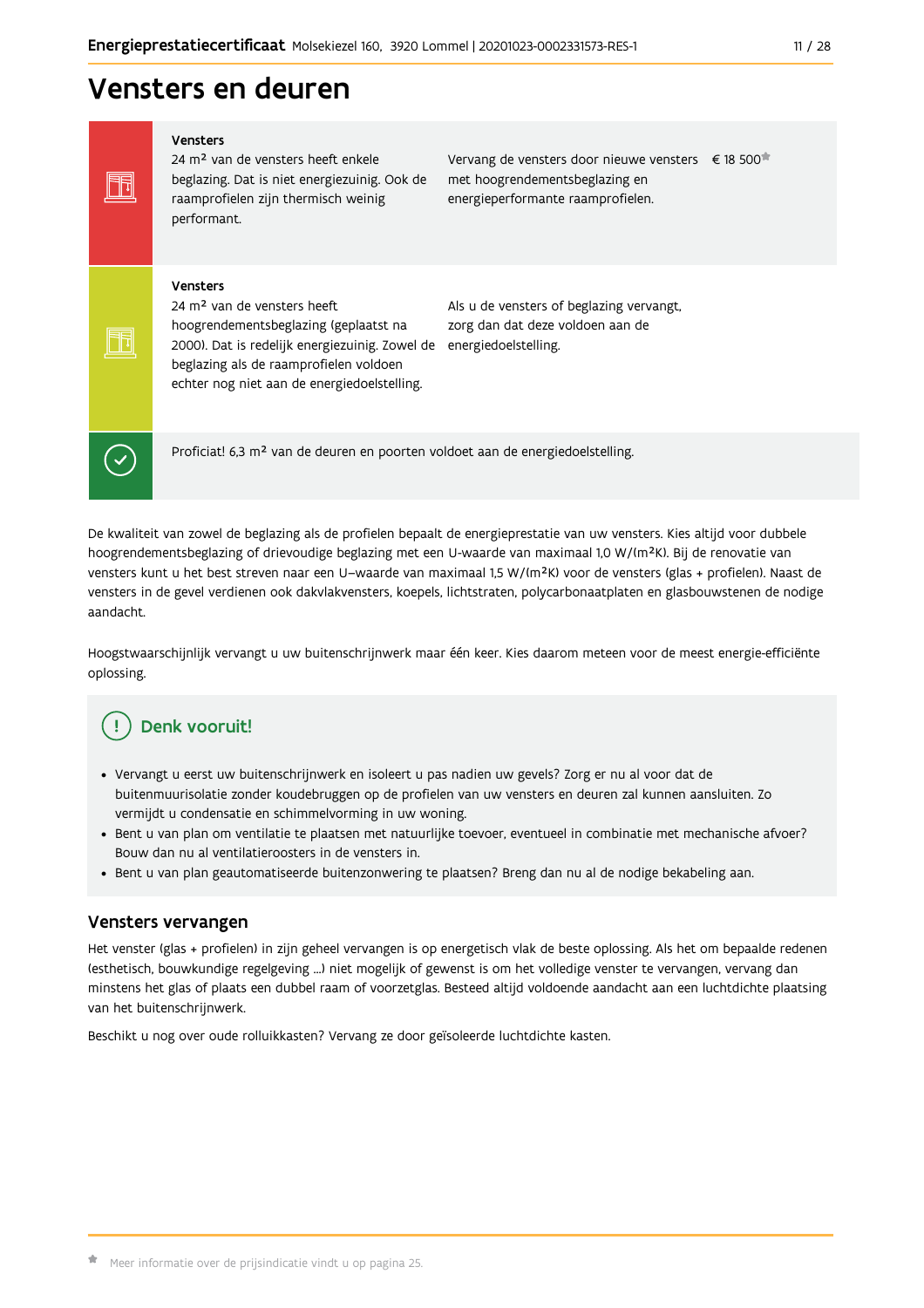#### $\left( \cdot \right)$ Pas op!

· Dankzij de vervanging van het buitenschrijnwerk gaat de luchtdichtheid van uw woning er sterk op vooruit en kan de luchtverversing niet meer gebeuren via spleten en kieren. Voorzie dus een ventilatiesysteem om uw woning te ventileren. Dat is niet enkel essentieel om vochtproblemen te vermijden, maar ook voor uw gezondheid en uw comfort.

Laat u bijstaan door een architect, aannemer of vakman voor deskundig advies en een goede uitvoering van de werken.

### Technische fiche van de vensters

De energiedeskundige heeft de onderstaande gegevens ingevoerd. Bezorg die gegevens aan uw vakman.

|           | Beschrijving            | Oriëntatie | Helling   | Oppervlakte (m <sup>2</sup> ) | bekend<br>U-waarde l<br>(W/(m <sup>2</sup> K)) | <b>Beglazing</b> | Buitenzonwering              | Profiel | Berekende U-waarde<br>(W/(m <sup>2</sup> K)) |  |  |
|-----------|-------------------------|------------|-----------|-------------------------------|------------------------------------------------|------------------|------------------------------|---------|----------------------------------------------|--|--|
|           | In voorgevel<br>VG1-GL2 | Ζ          | verticaal | 2,4                           | $\overline{\phantom{a}}$                       | HR-glas b        | $\overline{\phantom{a}}$     | hout    | 1,97                                         |  |  |
| $\bullet$ | VG1-GL1                 | Z          | verticaal | 6,8                           | $\overline{\phantom{a}}$                       | HR-glas b        | $\overline{\phantom{0}}$     | hout    | 1,97                                         |  |  |
| $\bullet$ | VG1-GL3                 | Z          | verticaal | 1,4                           | $\overline{\phantom{m}}$                       | HR-glas b        | $\qquad \qquad \blacksquare$ | hout    | 1,97                                         |  |  |
|           | In achtergevel          |            |           |                               |                                                |                  |                              |         |                                              |  |  |
| $\bullet$ | AG1-GL2                 | N          | verticaal | 4,1                           | $\qquad \qquad \blacksquare$                   | HR-glas b        | $\overline{\phantom{0}}$     | hout    | 1,97                                         |  |  |
| $\bullet$ | AG1-GL1                 | N          | verticaal | 2,8                           | $\overline{\phantom{a}}$                       | HR-glas b        | $\overline{\phantom{a}}$     | hout    | 1,97                                         |  |  |
| ٠         | AG1-GL3                 | N          | verticaal | 10,7                          | $\overline{a}$                                 | enkel glas       | $\overline{\phantom{0}}$     | hout    | 5,08                                         |  |  |
|           | In linkergevel          |            |           |                               |                                                |                  |                              |         |                                              |  |  |
| ٠         | LG1-GL2                 | W          | verticaal | 2,2                           | $\overline{\phantom{a}}$                       | HR-glas b        | $\overline{\phantom{a}}$     | hout    | 1,97                                         |  |  |
| $\bullet$ | LG1-GL1                 | W          | verticaal | 0,7                           | $\overline{\phantom{a}}$                       | HR-glas b        | $\overline{\phantom{0}}$     | hout    | 1,97                                         |  |  |
| $\bullet$ | LG1-GL3                 | W          | verticaal | 6,9                           | $\qquad \qquad \blacksquare$                   | enkel glas       | $\overline{\phantom{a}}$     | hout    | 5,08                                         |  |  |
|           | In rechtergevel         |            |           |                               |                                                |                  |                              |         |                                              |  |  |
| $\bullet$ | RG1-GL4                 | $\circ$    | verticaal | 0,4                           | $\overline{\phantom{a}}$                       | HR-glas b        | $\overline{\phantom{0}}$     | hout    | 1.97                                         |  |  |
| $\bullet$ | RG1-GL1                 | O          | verticaal | 1,4                           | $\overline{\phantom{a}}$                       | HR-glas b        | $\overline{\phantom{a}}$     | hout    | 1,97                                         |  |  |
| $\bullet$ | RG1-GL2                 | O          | verticaal | 2,2                           | $\overline{\phantom{a}}$                       | HR-glas b        | $\overline{\phantom{a}}$     | hout    | 1,97                                         |  |  |
| $\bullet$ | RG1-GL3                 | O          | verticaal | 6,9                           | $\overline{\phantom{m}}$                       | enkel glas       | Ĭ.                           | hout    | 5,08                                         |  |  |

### Legende glastypes

HR-glas b Hoogrendementsglas bouwjaar >= 2000

enkel glas

Enkelvoudige beglazing

Legende profieltypes

hout Houten profiel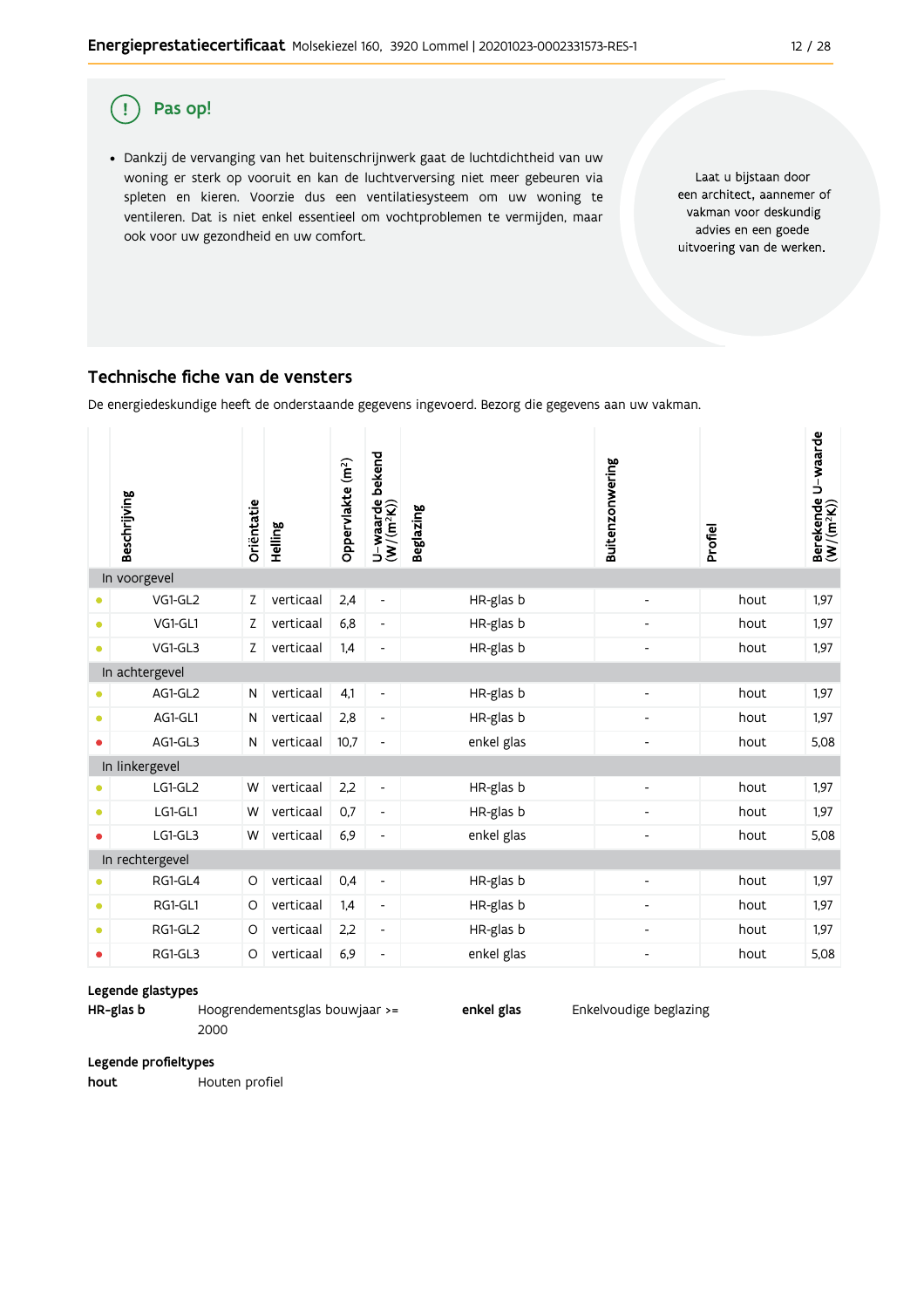### Technische fiche van de deuren, poorten en panelen

De energiedeskundige heeft de onderstaande gegevens ingevoerd. Bezorg die gegevens aan uw vakman.



#### Legende deur/paneeltypes

**b** deur/paneel niet in metaal

Legende profieltypes

hout

Houten profiel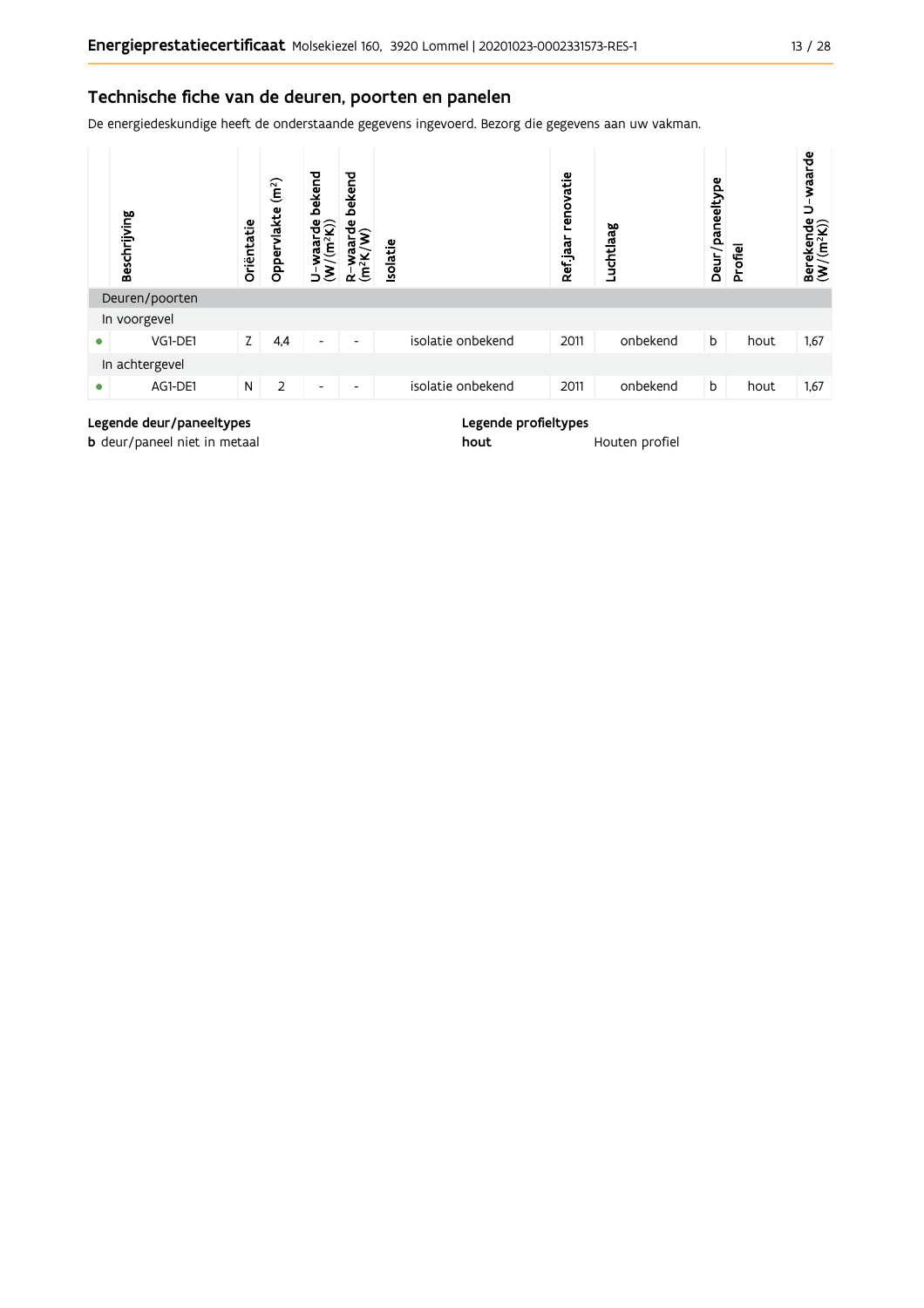## **Muren**



Muur (spouw) 163 m<sup>2</sup> van de spouwmuren is niet geïsoleerd.

€ 40 500 Breng isolatie aan in de spouw en plaats bijkomende isolatie aan de binnenkant van de spouwmuur of breng isolatie aan in de spouw en plaats € 59 000<sup>\*</sup> bijkomende isolatie aan de buitenkant van de spouwmuur.

Bij de isolatie van de muren kunt u het best streven naar een U-waarde van maximaal 0,24 W/(m<sup>2</sup>K). Dat komt overeen met een isolatielaag van ongeveer 14 cm minerale wol, EPS of XPS ( $\lambda_a$  = 0,035 W/(mK)) of 10 cm PUR of PIR ( $\lambda_a$  = 0,023 W/(mK)). Als u de isolatie tussen regelwerk plaatst, breng dan minstens 6 cm extra isolatie aan.

Hoogstwaarschijnlijk renoveert u uw muren maar één keer grondig. Isoleer daarom meteen maximaal. De energiedoelstelling van 0,24 W/(m<sup>2</sup>K) vormt de basis, maar u kunt altijd streven naar beter.

#### Pas op! ( !

- · De warmteverliezen worden niet alleen beperkt door goed te isoleren, maar ook door luchtlekken te vermijden. Besteed voldoende aandacht aan het luchtdicht aansluiten van de muurisolatie op vensters en deuren, de vloer en het dak.
- · Door het isoleren van de muren gaat de luchtdichtheid van uw woning er op vooruit en kan de luchtverversing niet meer gebeuren via spleten en kieren. Voorzie dus een ventilatiesysteem om uw woning te ventileren. Dat is niet enkel essentieel om vochtproblemen te vermijden, maar ook voor uw gezondheid en uw comfort.

Laat u bijstaan door een architect, aannemer of vakman voor deskundig advies en een goede uitvoering van de werken.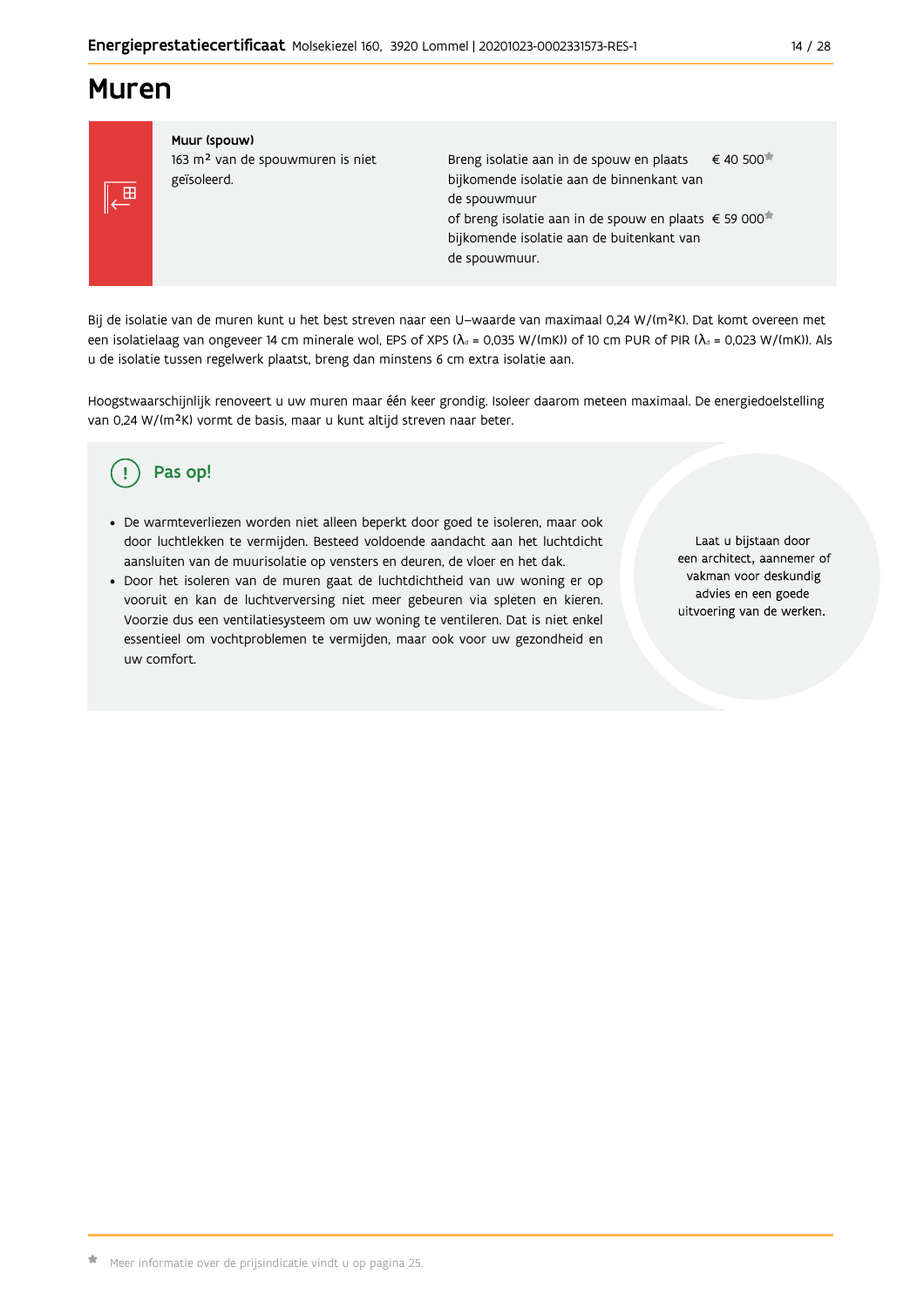### Methodes om buitenmuren te isoleren

Er bestaan een aantal methodes om muren te isoleren. U kunt die methodes combineren om de energiedoelstelling van 0,24 W/(m<sup>2</sup>K) te halen.

### Spouwmuren isoleren

Na-isolatie van de spouw moet gebeuren door een gecertificeerde aannemer. Een 5 cm brede spouw isoleren is vaak niet genoeg om de energiedoelstelling van 0,24 W/(m<sup>2</sup>K) te halen. Combineer de isolatie van de spouw met isolatie aan de binnen of buitenkant van de muren.



1. Dragende muur | 2. Ingeblazen isolatie | 3. Gevelsteen / gevelbekleding

### $\bigoplus$

- Weinig overlast en snelle uitvoering.
- Relatief goedkoop
- · Geen invloed op het uitzicht van de woning.

### $\odot$

- · Niet altijd toepasbaar (te smalle of vervuilde spouw, vorstschade, dampremmende gevelbekleding ...)
- Koudebruggen zijn moeilijk weg te werken

### Muren aan de buitenkant isoleren

een geïsoleerde spouw op te trekken of door isolatiemateriaal aan te brengen met daarop een bepleistering of een nieuwe gevelbekleding.



1. Buitenmuur | 2. Isolatie | 3. Vochtscherm | 4. Afwerkingslaag | 5. Stijl- en regelwerk (optioneel)

### $\odot$

- · Bouwfysisch veruit de beste oplossing.
- Koudebruggen worden weggewerkt.
- · Nieuw uitzicht van de woning.

### $\odot$

- Vrij dure oplossing.
- · Niet toepasbaar bij beschermde of siergevels.
- Soms is een stedenbouwkundige vergunning vereist.

## Denk vooruit!

- · Nadien uw dak isoleren? Zorg nu al dat de dakisolatie zal kunnen aansluiten op de muurisolatie
- Vernieuw eerst vensters en deuren (indien nodig), zodat de buitenisolatie hierop kan aansluiten.
- Hou nu al rekening met later te plaatsen zonwering.

### Muren aan de binnenkant isoleren

Dat kan door een extra buitenmuur met Isolatieplaten kunnen rechtstreeks op de bestaande muur bevestigd worden of een structuur in hout of metaal kan opgevuld worden met isolatie

> ('voorzetwandsysteem'). Binnenisolatie is een delicaat werk. Vraag advies aan een vakman of laat het uitvoeren door een gecertificeerd aannemer.



1. Buitengevel | 2. Isolatie | 3. Dampscherm | 4. Binnenafwerking | 5. Stijl- en regelwerk (optioneel)

 $\bigodot$ 

- Relatief eenvoudig zelf uit te voeren.
- · Geen invloed op het uitzicht van de woning.

### $\odot$

- · Bouwfysisch de meest delicate oplossing.
- De binnenruimte verkleint en stopcontacten, leidingen en radiatoren moeten worden verplaatst.

## Denk vooruit!

- Vernieuw eerst vensters en deuren (indien nodig), zodat de binnenisolatie hierop kan aansluiten.
- Breng eventueel wandverstevigingen aan om later kaders en kasten te kunnen ophangen.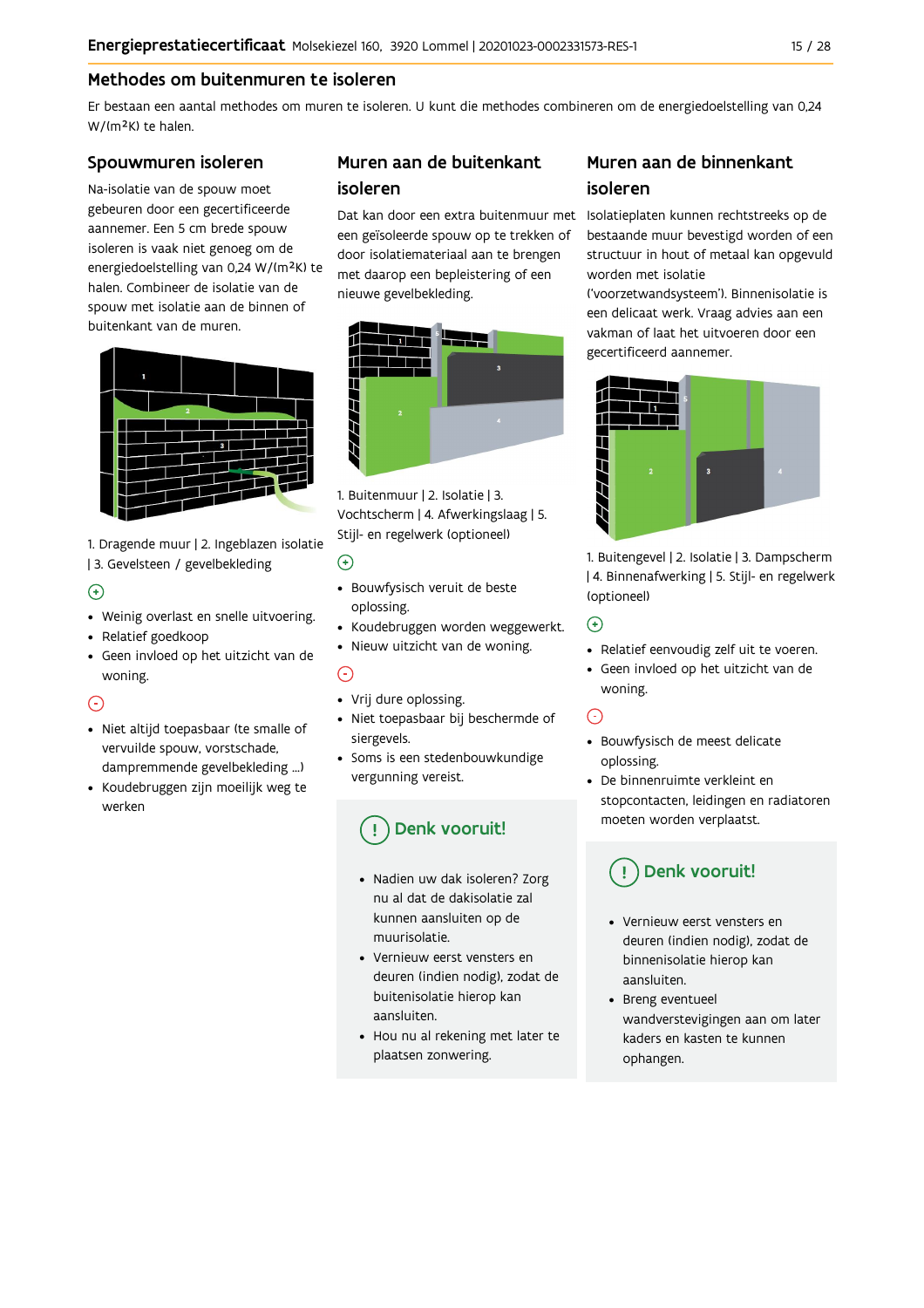### Technische fiche van de muren

De energiedeskundige heeft de onderstaande gegevens ingevoerd. Bezorg die gegevens aan uw vakman.

| Beschrijving | Oriëntatie | Netto-oppervlakte (m <sup>2</sup> ) | Diepte onder maaiveld (m) | U-waarde bekend (W/(m <sup>2</sup> K)) | R-waarde bekend (m <sup>2</sup> K/W) | Isolatie |                  | Ref.jaar renovatie       | Luchtlaag            | Muurtype | Berekende U-waarde<br>(W/(m <sup>2</sup> K)) |
|--------------|------------|-------------------------------------|---------------------------|----------------------------------------|--------------------------------------|----------|------------------|--------------------------|----------------------|----------|----------------------------------------------|
| Buitenmuur   |            |                                     |                           |                                        |                                      |          |                  |                          |                      |          |                                              |
| Voorgevel    |            |                                     |                           |                                        |                                      |          |                  |                          |                      |          |                                              |
| VG1          | Z          | 46                                  | Ĭ.                        |                                        |                                      |          | isolatie afwezig | $\overline{\phantom{a}}$ | aanwezig<br>in spouw | a        | 1,79                                         |
| Achtergevel  |            |                                     |                           |                                        |                                      |          |                  |                          |                      |          |                                              |
| AG1          | N          | 42                                  | $\overline{a}$            |                                        |                                      |          | isolatie afwezig | $\overline{\phantom{a}}$ | aanwezig<br>in spouw | a        | 1,79                                         |
| Rechtergevel |            |                                     |                           |                                        |                                      |          |                  |                          |                      |          |                                              |
| RG1          | $\circ$    | 37                                  | Ĭ.                        |                                        |                                      |          | isolatie afwezig | -                        | aanwezig<br>in spouw | a        | 1,79                                         |
| Linkergevel  |            |                                     |                           |                                        |                                      |          |                  |                          |                      |          |                                              |
| LG1          | W          | 38                                  | ۰                         |                                        |                                      |          | isolatie afwezig | $\overline{\phantom{a}}$ | aanwezig<br>in spouw | a        | 1,79                                         |

### Legende

a muur niet in isolerende snelbouwsteen of cellenbeton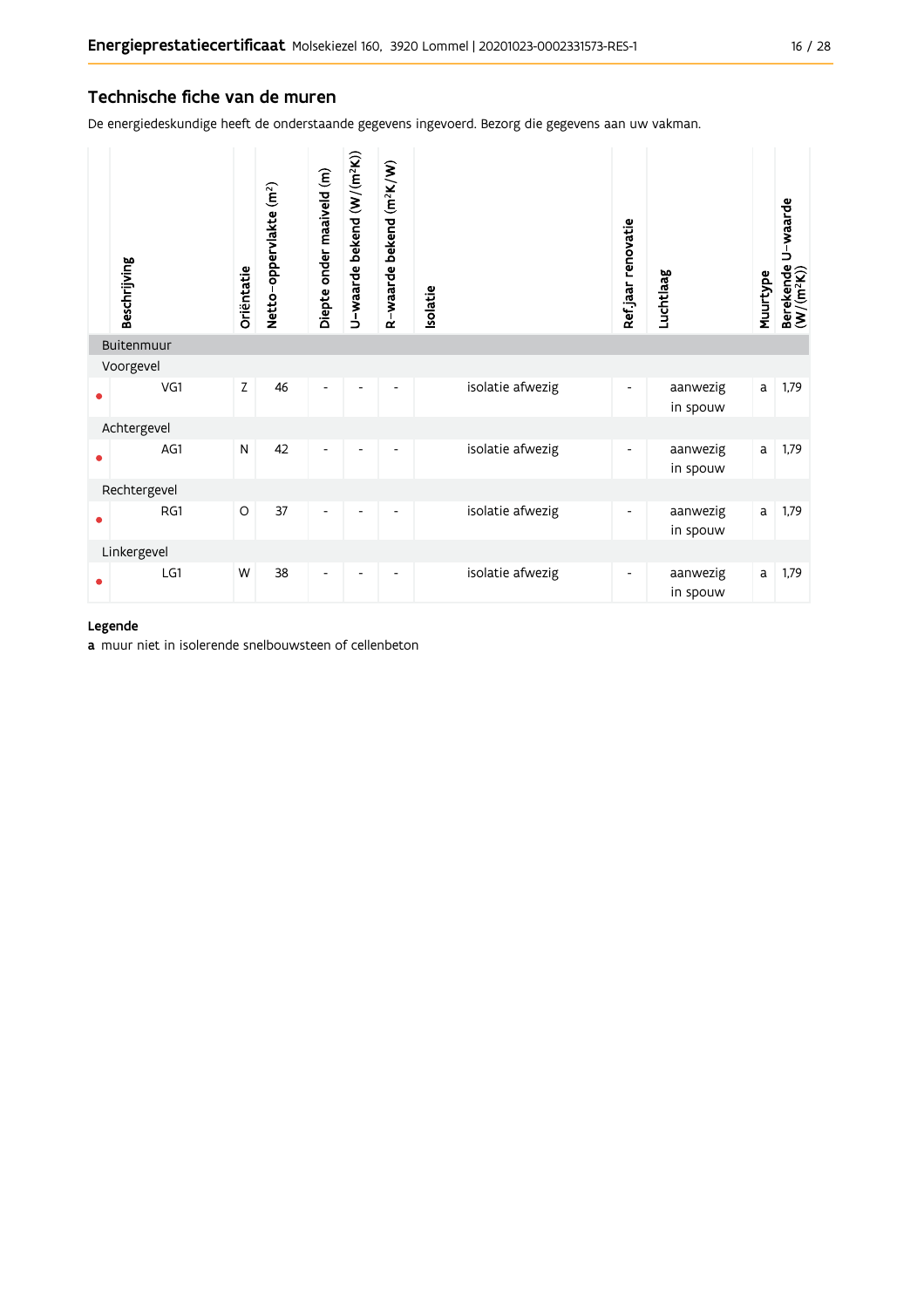## Vloeren

Vloer boven kelder of buiten 24 m<sup>2</sup> van de vloer is vermoedelijk te weinig Plaats bijkomende isolatie. geïsoleerd.

 $\epsilon$  1 000 $\pm$ 

#### Vloer op volle grond

106 m<sup>2</sup> van de vloer op volle grond isoleert vermoedelijk redelijk goed. Bij vloeren op volle grond kunnen de warmteverliezen redelijk beperkt zijn, zelfs als er maar weinig isolatie aanwezig is. Deze vloer voldoet echter nog niet aan de energiedoelstelling.

Overweeg bij een grondige renovatie om bijkomende isolatie in de vloer te plaatsen.

Bij de isolatie van uw vloeren kunt u het best streven naar een U-waarde van maximaal 0,24 W/(m<sup>2</sup>K). Bij een vloer boven een kelder komt dat overeen met een isolatielaag van ongeveer 10 cm minerale wol ( $\lambda_d$  = 0,040 W/(mK)) of 7 cm gespoten PUR of PIR ( $\lambda_0$  = 0,030 W/(mK)). Omdat de warmteverliezen naar de grond beperkt zijn, hoeft de isolatielaag in vloeren op volle grond iets minder dik te zijn.

Hoogstwaarschijnlijk renoveert u uw vloer(en) maar één keer grondig. Isoleer daarom meteen maximaal. De energiedoelstelling van 0,24 W/(m<sup>2</sup>K) vormt de basis, maar u kunt altijd streven naar beter.

### Een vloer boven (kruip)kelder, onverwarmde ruimte of buitenomgeving isoleren

De isolatie wordt aan de onderkant van uw vloer aangebracht, op voorwaarde dat de kelder toegankelijk en minstens 50 cm hoog is. Keldermuren onderbreken de vloerisolatie en zorgen voor koudebruggen. Dat kunt u oplossen door de keldermuren ter plaatse van de aansluiting met de vloerisolatie ook met isolatie in te pakken. Hebt u een kruipkelder? Vraag dan steeds advies aan een specialist, want kruipkelders isoleren is niet eenvoudig en kan bouwfysisch delicaat zijn.

### Een vloer op volle grond isoleren

Om het niveau van uw vloer te kunnen behouden wordt de vloerbedekking, dekvloer en draagvloer afgebroken en wordt de nodige grond uitgegraven. Let daarbij wel op dat uw funderingen diep genoeg zitten. De isolatie wordt op een nieuwe betonplaat aangebracht en afgewerkt met een nieuwe dekvloer en nieuwe vloerbedekking.

Als het geen probleem is dat uw vloer verhoogt, dan is enkel de afbraak van de dekvloer en de vloerbedekking nodig. De isolatie wordt dan op de behouden draagvloer aangebracht en afgewerkt met een nieuwe dekvloer en vloerbedekking. Controleer hierbij altijd of de draagkracht van uw bestaande vloer voldoende groot is.

Denk vooruit!

· Isoleert u eerst uw vloeren en dan uw muren? Hou dan nu al rekening met de aansluiting van de muurisolatie die u later gaat plaatsen. Zo kunt u koudebruggen vermijden.

#### Denk vooruit! ្ម

- · Nadien uw muren isoleren? Zorg nu al dat de muurisolatie zal kunnen aansluiten op de vloerisolatie. Zo vermijdt u koudebruggen.
- Nadien uw installatie voor ruimteverwarming vervangen? Overweeg dan nu al om vloerverwarming te plaatsen.
- · Denk bij de renovatie van uw vloer al aan de installaties die u later wilt aanpassen. Plaats eventueel wachtbuizen voor technieken (bv. elektriciteitsleidingen) die u later nog wilt toevoegen.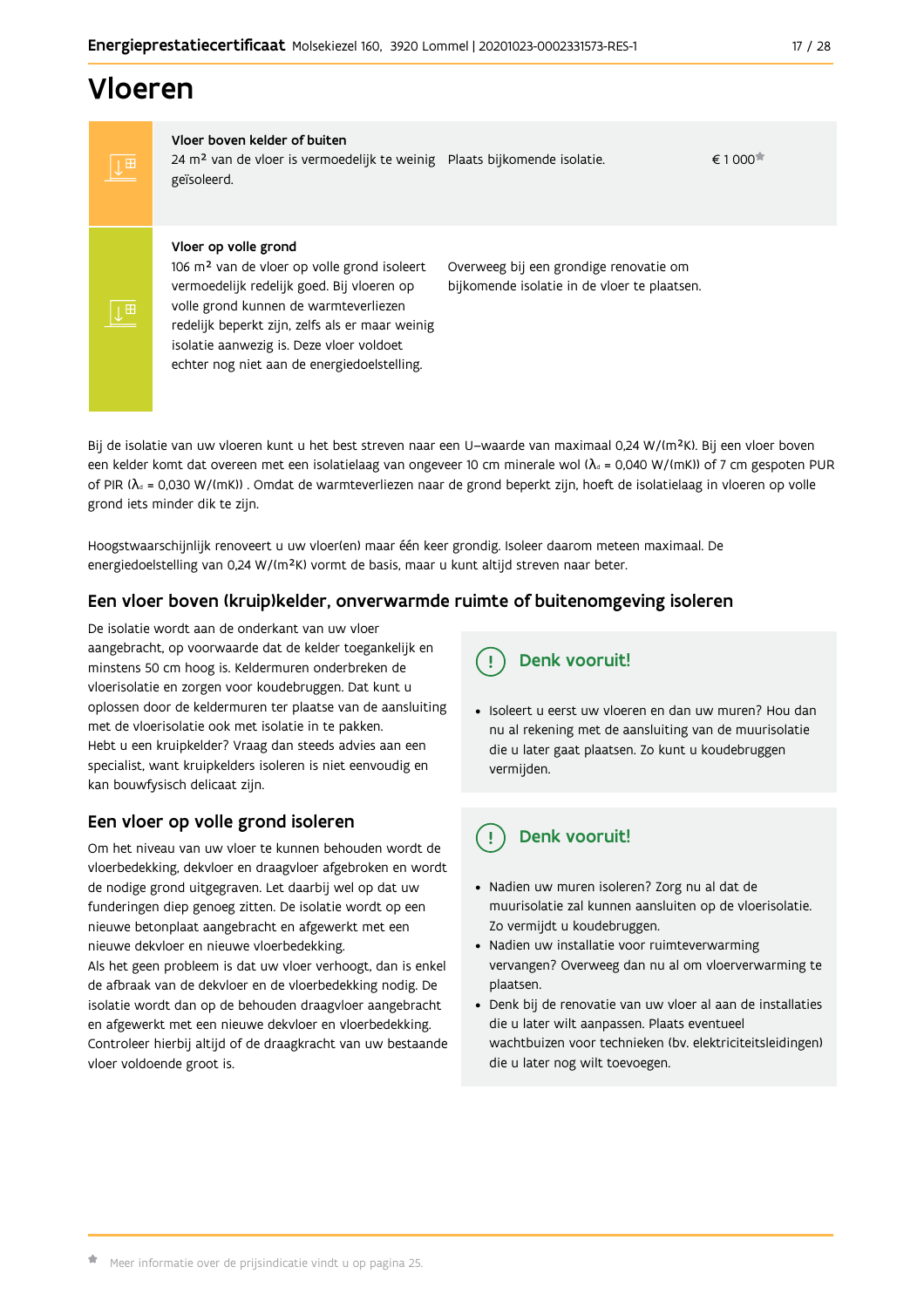

### Technische fiche van de vloeren

De energiedeskundige heeft de onderstaande gegevens ingevoerd. Bezorg die gegevens aan uw vakman.



#### Legende

a vloer niet in cellenbeton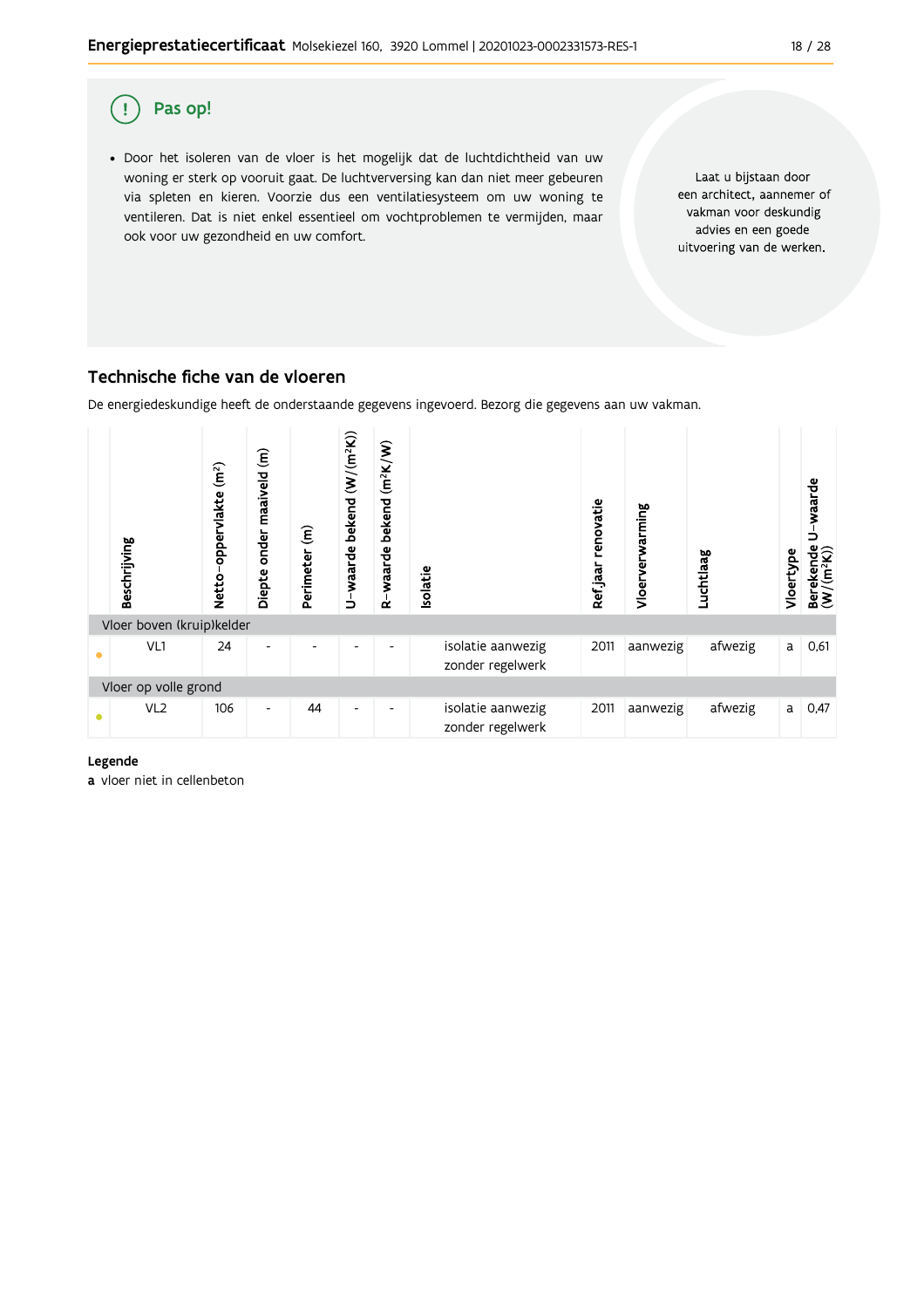## Ruimteverwarming

|   | Verwarming<br>100% van de woning wordt verwarmd met<br>een niet-condenserende ketel. | Vervang deze inefficiënte opwekker(s) door € 10 500<br>een lucht/water of bodem/water<br>warmtepomp                                                                                                                                                                                         | $/ \in 21500$                                |
|---|--------------------------------------------------------------------------------------|---------------------------------------------------------------------------------------------------------------------------------------------------------------------------------------------------------------------------------------------------------------------------------------------|----------------------------------------------|
| ₩ |                                                                                      | of door een condenserende ketel.<br>Een condenserende ketel heeft een iets slechter rendement.<br>Gemiddeld gezien zal uw energiescore met een<br>condenserende ketel, na uitvoering van alle aanbevelingen,<br>een 5-tal kWh/(m <sup>2</sup> jaar) hoger liggen dan met een<br>warmtepomp. | $\epsilon$ 6.500 <sup><math>\pi</math></sup> |
|   |                                                                                      |                                                                                                                                                                                                                                                                                             |                                              |

Bij de renovatie van uw verwarmingsinstallatie kunt u het best kiezen voor een energiezuinig systeem. Gebruik zo veel mogelijk hernieuwbare energiebronnen.

### Warmte opwekken op een energie-efficiënte manier

Bij uw renovatie kunt u het best kiezen voor een centraal toestel met een zo hoog mogelijk rendement en zo laag mogelijke werkingstemperatuur, zoals een warmtepomp of een condenserende ketel. Voorzie in een optimale centrale regeling, zoals een kamerthermostaat in combinatie met een buitenvoeler. Gebruik zo veel mogelijk hernieuwbare energiebronnen, zodat de zon, de lucht, de bodem of het water uw verwarmingsfactuur betalen. Andere opties zijn een warmtenet of een micro-warmte-krachtkoppeling.

### Warmtepomp



Als uw woning al goed geïsoleerd is en als u beschikt over oppervlakteverwarming of voldoende grote radiatoren, dan kunt u de plaatsing van een warmtepomp overwegen. Bij uw renovatie kunt u het hest kiezen een systeem voor met een seizoensprestatiefactor (SPF) van 4 of hoger.

Een warmtepomp brengt warmte uit de omgeving (lucht, water of bodem) op voldoende hoge temperatuur. 65% à 80% van de energie die de warmtepomp levert, wordt gewonnen uit de omgeving. Zo verbruikt een warmtepompinstallatie minder energie en stoot ze minder CO<sub>2</sub> uit dan een klassiek verwarmingssysteem.

### Condenserende ketel

Condenserende ketels hebben een nominaal rendement van meer dan 100% omdat ze de warmte in de waterdamp van de afgevoerde rookgassen recupereren.

Minder positief is dat condenserende ketels vaak werken op gas of stookolie. Dat zijn fossiele brandstoffen waarvan u het gebruik het best zo veel mogelijk kunt beperken. Overweeg daarom de combinatie van een condenserende ketel met een zonneboilerinstallatie met zonnecollectoren of de koppeling van een condenserende ketel aan een warmtepomp (=hybride warmtepomp).

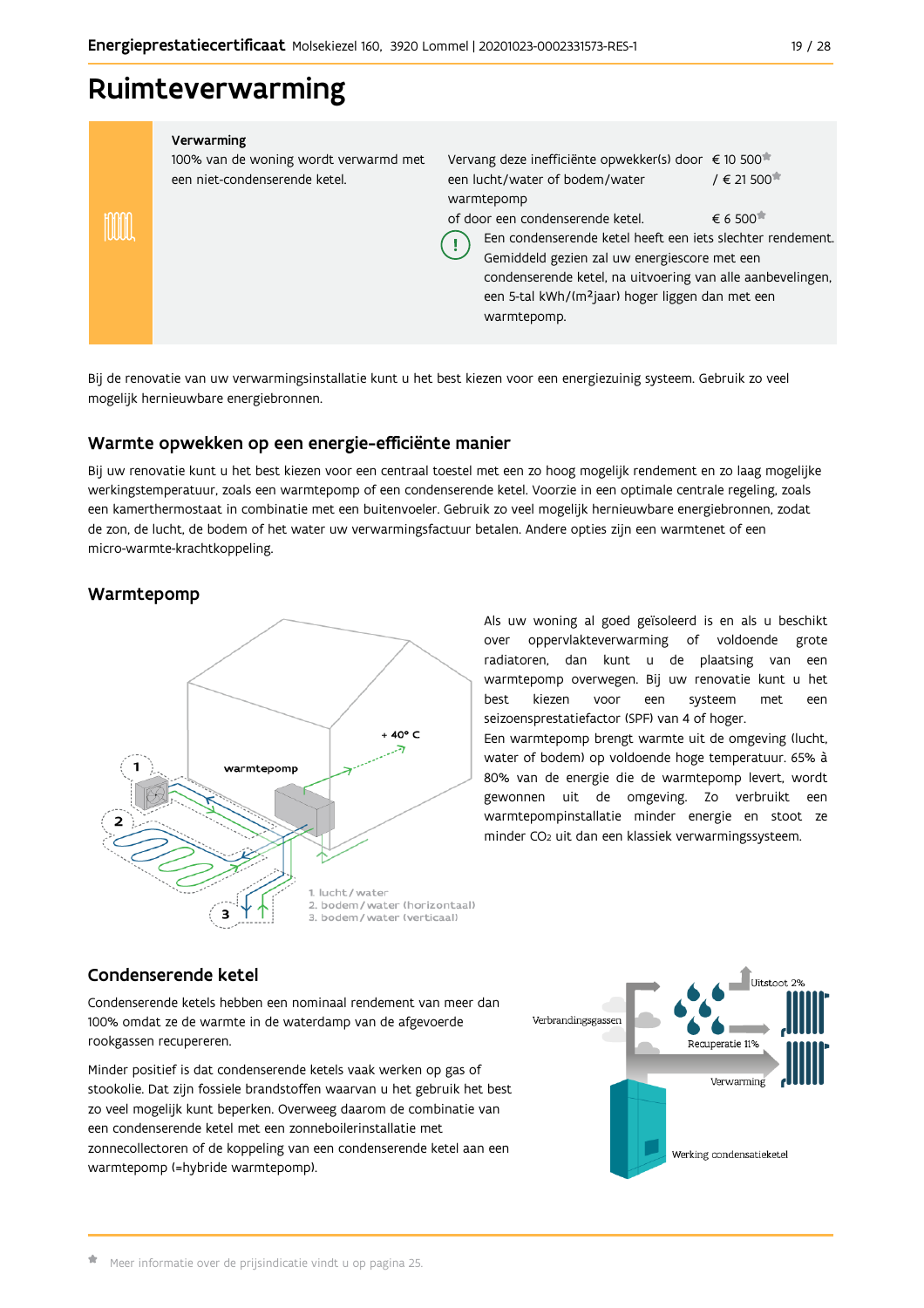### (Micro-)warmte-krachtkoppeling

Een (micro-)warmte-krachtkoppeling is een toestel dat tegelijk elektriciteit en warmte opwekt met één enkele (fossiele) brandstof. U kunt het best met een vakman bekijken of uw woning geschikt is voor dit soort toestel.

### Warmtenet

Als in uw stad of gemeente al warmtenetten beschikbaar zijn of als er plannen zijn om ze in de toekomst aan te leggen, overweeg dan om op die warmtenetten aan te sluiten of om nu al de nodige aansluitingsmogelijkheden te voorzien.

#### Denk vooruit! Ţ

- · Hou bij de keuze van uw verwarmingstoestel altijd rekening met de warmtevraag in de nog niet-verwarmde ruimtes.
- Vervangt u eerst uw verwarmingstoestel en gaat u dan pas isoleren? Kies in samenspraak met een vakman voor een toestel met een vermogen dat zoveel mogelijk is afgestemd op de toekomstige, en niet op de huidige, situatie. Indien het vermogen te groot is voor de gerenoveerde toestand, zal uw nieuw toestel na de renovatie aan een verminderd rendement werken.
- · Overweegt u een warmtepomp? Zorg dan eerst dat uw woning voldoende goed geïsoleerd is. Zo kan de warmtepomp op een lage temperatuur werken en werkt ze het meest efficiënt. Ook zijn er bij een bodemwarmtepomp dan minder grondboringen nodig, hetgeen de prijs kan drukken.

## Pas op!

- · Kiest u voor gefaseerd renoveren? Na bepaalde renovatiemaatregelen zult u minder hoeven te verwarmen. Hou er nu al rekening mee als u een verwarmingsoplossing kiest.
- · Let op dat u de kamerthermostaat niet plaatst tegen een buitengevel, naast een verwarmingselement of op een plaats waar veel tocht is. De regeling van uw verwarming werkt dan niet goed.

Laat u bijstaan door een architect, aannemer of vakman voor deskundig advies en een goede uitvoering van de werken.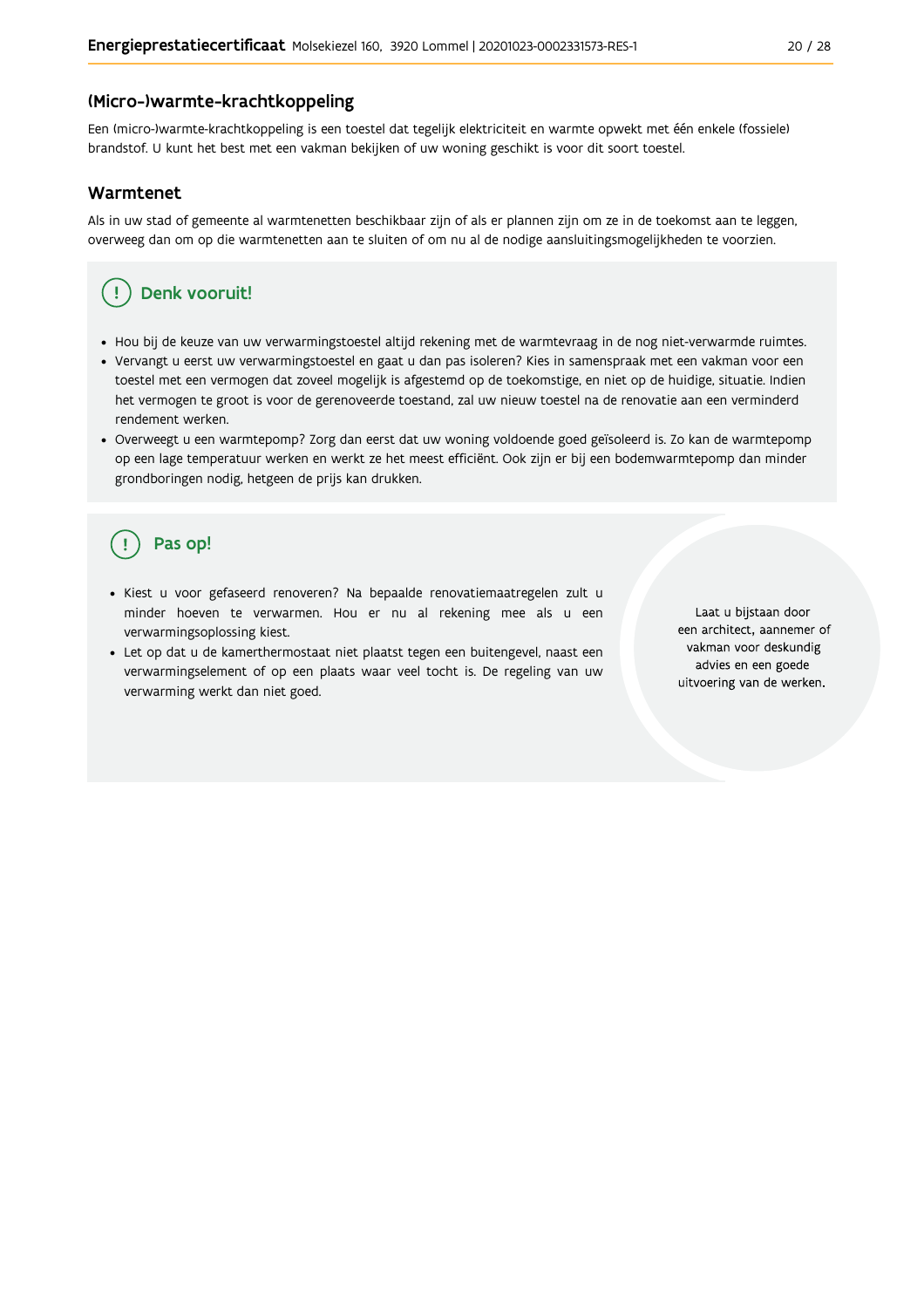### Technische fiche van de ruimteverwarming

De energiedeskundige heeft de onderstaande gegevens ingevoerd. Bezorg die gegevens aan uw vakman.

### Installaties met één opwekker

|                                | RV1                         |  |  |
|--------------------------------|-----------------------------|--|--|
|                                | $\odot$                     |  |  |
| Type verwarming                | centraal                    |  |  |
| Aandeel in volume (%)          | 100%                        |  |  |
| Installatierendement (%)       | 71%                         |  |  |
| Aantal opwekkers               | $\mathbf{1}$                |  |  |
| Opwekking                      |                             |  |  |
|                                | $\circledcirc$              |  |  |
| Type opwekker                  | individueel                 |  |  |
| Energiedrager                  | stookolie                   |  |  |
| Soort opwekker(s)              | niet-condenserende<br>ketel |  |  |
| Bron/afgiftemedium             | $\overline{\phantom{a}}$    |  |  |
| Vermogen (kW)                  | $\overline{a}$              |  |  |
| Elektrisch vermogen WKK        | L,                          |  |  |
| (kW)                           |                             |  |  |
| Aantal (woon)eenheden          | $\blacksquare$              |  |  |
| Rendement                      | $\blacksquare$              |  |  |
| Referentiejaar fabricage       | 2009                        |  |  |
| Labels                         | <b>CE</b>                   |  |  |
| Locatie                        | buiten beschermd            |  |  |
|                                | volume                      |  |  |
| Distributie                    |                             |  |  |
| Externe stookplaats            | nee                         |  |  |
| Ongeïsoleerde leidingen (m)    | 0m ≤ lengte ≤ 2m            |  |  |
| Ongeïsoleerde combilus (m)     | $\frac{1}{2}$               |  |  |
| Aantal (woon)eenheden op       | $\overline{a}$              |  |  |
| combilus<br>Afgifte & regeling |                             |  |  |
| Type afgifte                   | combinatie van              |  |  |
|                                | radiatoren/convectoren      |  |  |
|                                | én                          |  |  |
|                                | oppervlakteverwarming       |  |  |
| Regeling                       | pompregeling                |  |  |
|                                | onbekend                    |  |  |
|                                | thermostatische             |  |  |
|                                | radiatorkranen              |  |  |
|                                | kamerthermostaat            |  |  |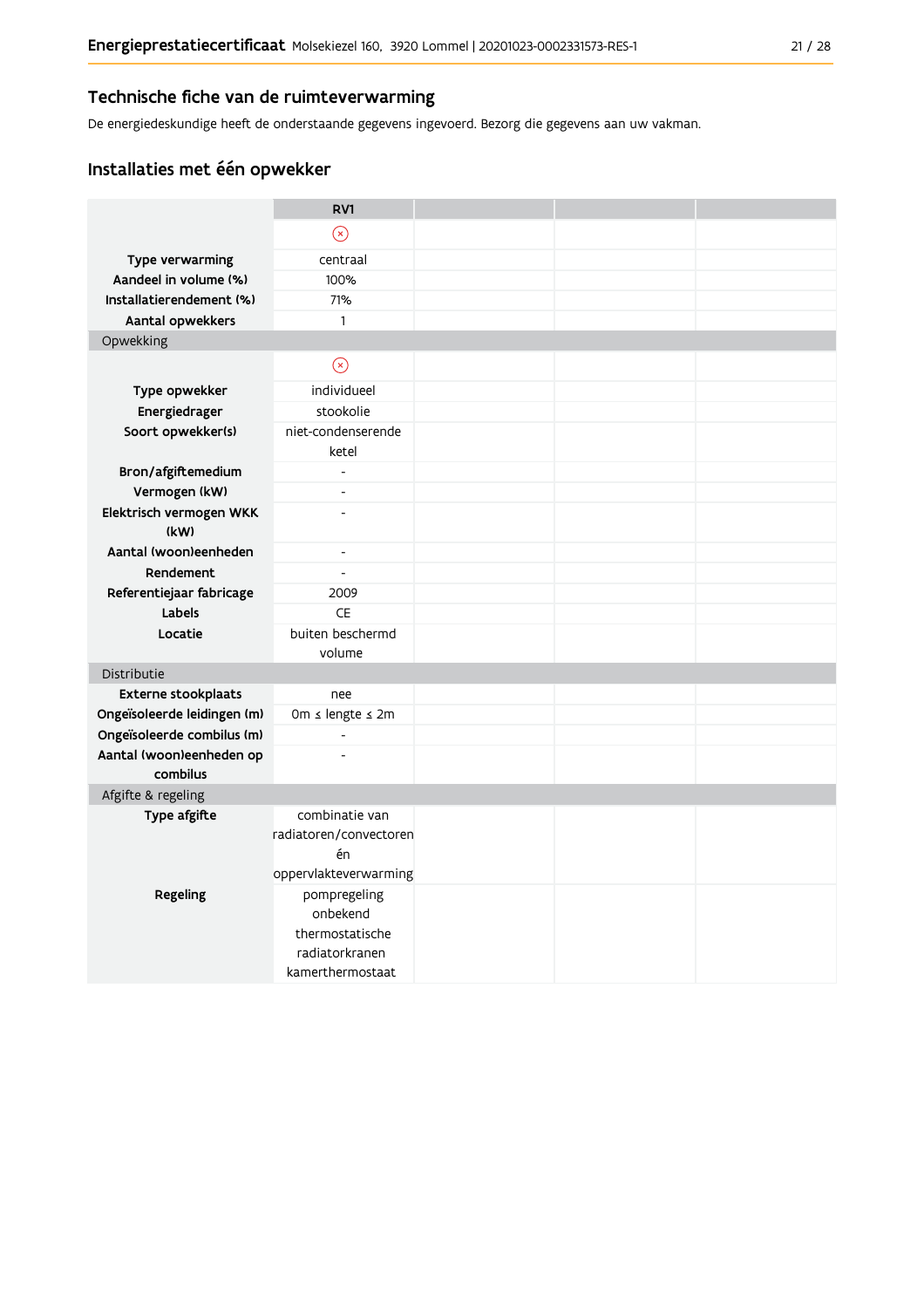## Installaties voor zonne-energie



Zonneboiler

Er is geen zonneboiler aanwezig.

Volgens de zonnekaart is het dak geschikt € 5 000 voor 4,8 m<sup>2</sup> zonnecollectoren. Overweeg de plaatsing van een zonneboiler.

Zonnepanelen Er zijn geen zonnepanelen aanwezig.

Volgens de zonnekaart is het dak geschikt  $\epsilon$  5 500<sup> $\star$ </sup> voor 22 m<sup>2</sup> zonnepanelen. Overweeg de plaatsing van zonnepanelen.

De voorgestelde aanbevelingen zijn gebaseerd op de informatie uit de zonnekaart. De zonnekaart berekent automatisch het zonnepotentieel voor uw woning en geeft een indicatie van het aantal zonnepanelen én zonnecollectoren dat u op uw dak zou kunnen plaatsen.

De zonnekaart gaat uit van het elektriciteits- en watergebruik van een standaardgezin. Hou er bij de bepaling van de grootte van de te plaatsen installatie rekening mee dat uw eigen elektriciteits- en watergebruik daarvan kan afwijken.

Als er nog geen installaties op zonne-energie aanwezig zijn, geven de aanbevelingen steeds beide opties weer. Hoewel het op energetisch vlak het best is om beide installaties te plaatsen, zal dat door plaatsgebrek op uw dak in de praktijk echter niet altijd mogelijk zijn.

Voor meer informatie over de berekening van het zonnepotentieel kunt u terecht op de zonnekaart via www.energiesparen.be/zonnekaart.

### Zonnepanelen

Zonnepanelen (ook wel fotovoltaïsche panelen of PV-panelen genoemd) zetten de energie van de zon om in elektriciteit.

Bij de bepaling van het aantal te plaatsen zonnepanelen kunt u ervoor kiezen om alleen uw eigen elektriciteitsverbruik te dekken of om meteen het volledige beschikbare dakoppervlak te benutten.

Om de zonnepanelen optimaal te laten renderen, plaatst u ze tussen oostelijke en westelijke richting onder een hoek van 20° tot 60°.

### Zonneboiler

Zonnecollectoren zetten de energie van de zon om in warmte. Een zonneboilerinstallatie bestaat uit zonnecollectoren op het dak en een opslagvat voor warm water. Een zonneboiler verwarmt een deel van het sanitair warm water met gratis zonnewarmte. Als de installatie voldoende groot is, kan ze ook in een deel van uw behoefte voor ruimteverwarming voorzien. Hou er wel rekening mee dat een zonnecollector het hoogste rendement behaalt in de zomer. Het rendement in de winter ligt beduidend lager.

Om de zonnecollectoren optimaal te laten renderen, plaatst u ze tussen oostelijke en westelijke richting onder een hoek van 20° tot 60°.



1. Zonnepaneel | 2. Omvormer | 3. Elektrische toestellen



1. Zonnecollector | 2. Opslagvat zonneboiler | 3. Sanitair warm water | 4. Afgifte-element voor ruimteverwarming (optioneel)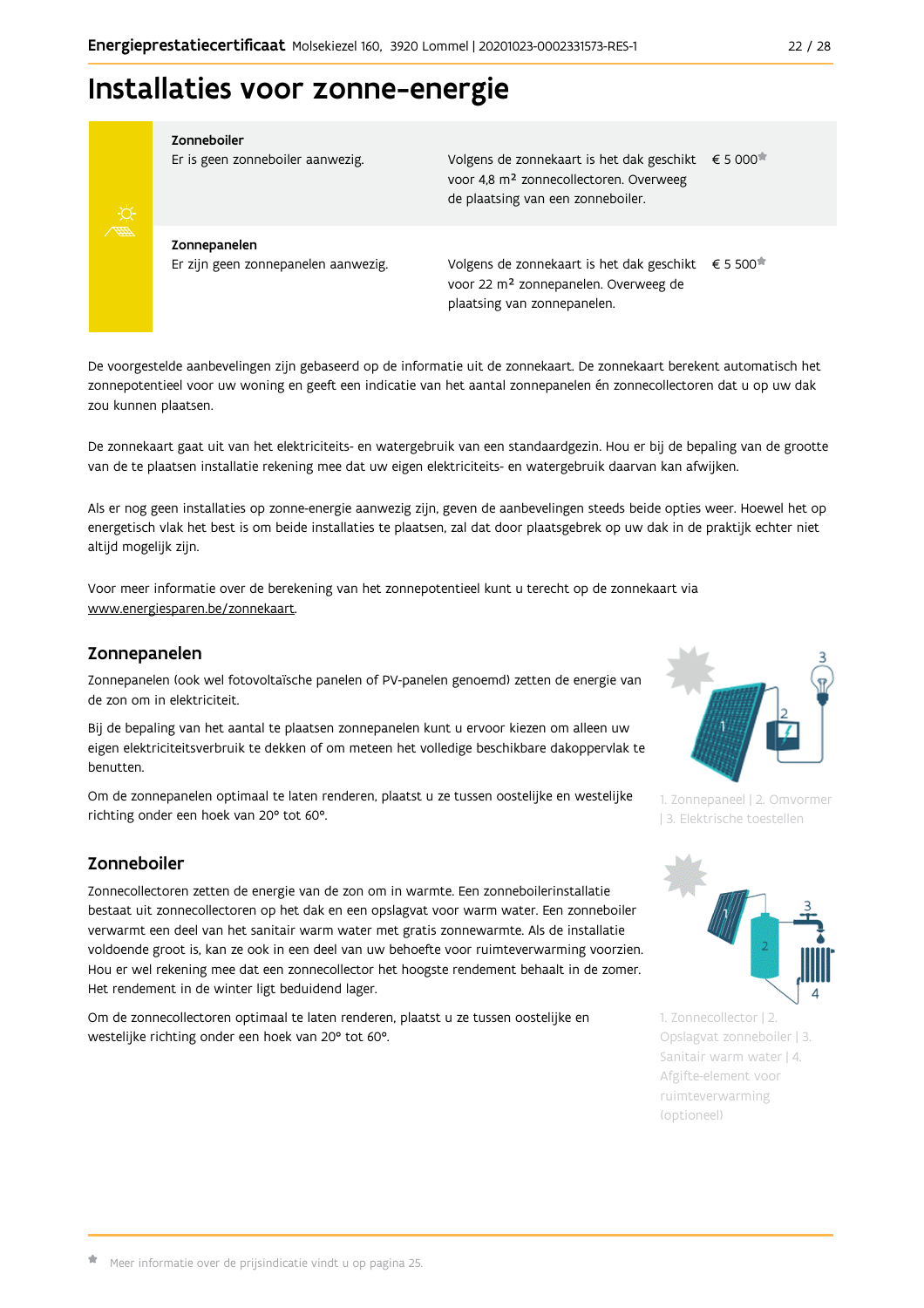#### Denk vooruit! Ţ

- · Zorg ervoor dat het dak waarop u de zonnepanelen of zonnecollectoren plaatst, goed is geïsoleerd. Als de installaties geplaatst zijn, kunt u het dak alleen nog aan de onderkant isoleren.
- · De groenste én de goedkoopste stroom is de stroom die u niet verbruikt. Probeer daarom eerst overbodig elektriciteitsverbruik te vermijden door bijvoorbeeld het sluimerverbruik te verminderen.
- · Beperk ook het gebruik van sanitair warm water door gebruik te maken van een spaardouchekop, een debietbegrenzer of een douchewarmtewisselaar.

#### Pas op! ( !

- · Schaduw van gebouwen, bomen en schoorstenen vermindert de opbrengst van zonnepanelen en zonnecollectoren.
- Informeer bij uw gemeentebestuur of u een bouwvergunning moet aanvragen voor de plaatsing van zonnepanelen of zonnecollectoren.

Laat u bijstaan door een architect, aannemer of vakman voor deskundig advies en een goede uitvoering van de werken.

### Technische fiche van de installaties op zonne-energie

Geen installaties op zonne-energie aanwezig.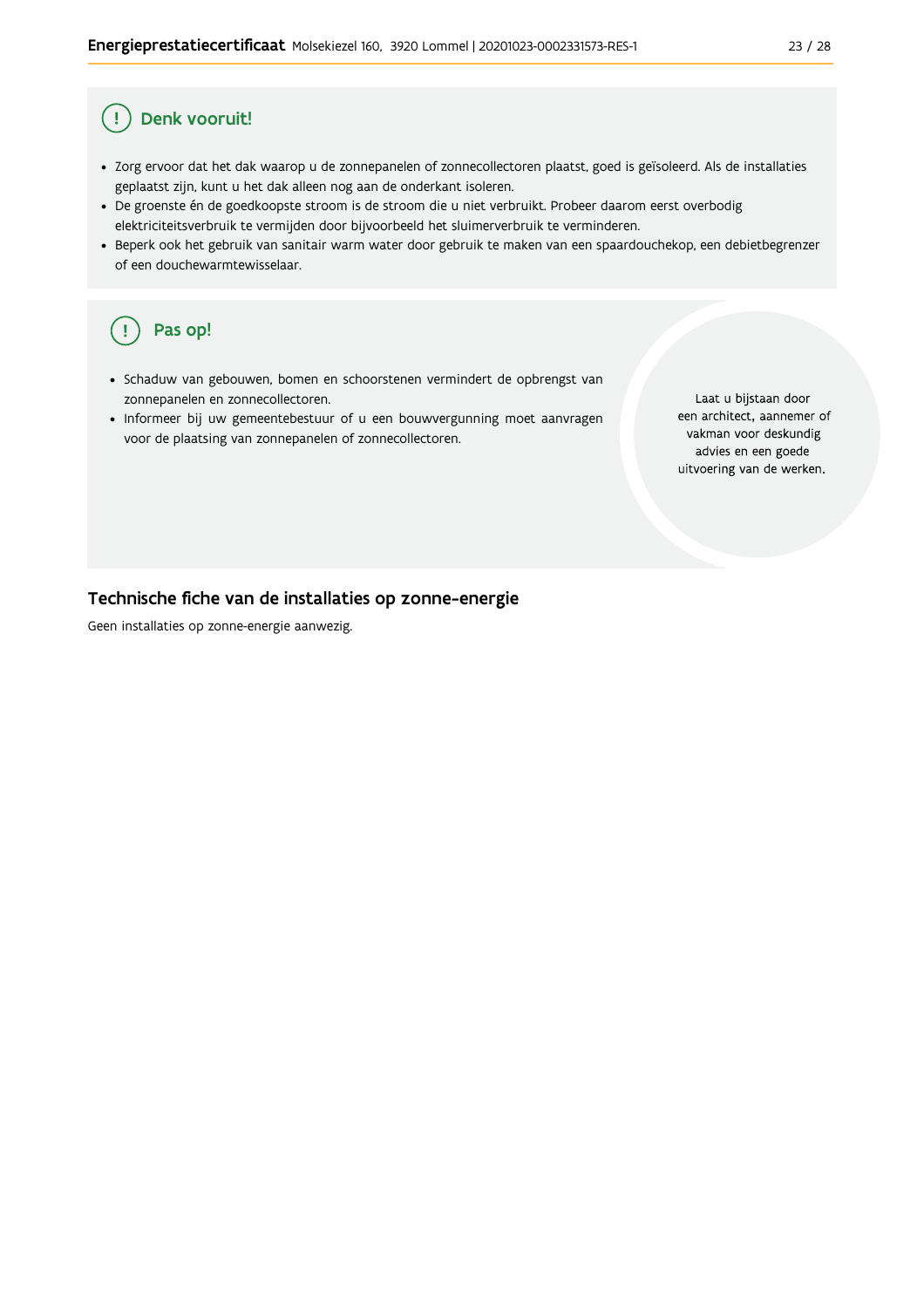## Overige installaties

### Sanitair warm water



Uw woning beschikt niet over een zonneboiler. Overweeg de plaatsing van een zonneboiler of warmtepompboiler. Daarmee kunt u energie besparen.

|                                    | SWW1                     |  |
|------------------------------------|--------------------------|--|
| <b>Bestemming</b>                  | keuken en badkamer       |  |
| Opwekking                          |                          |  |
| Soort                              | individueel              |  |
| Gekoppeld aan ruimteverwarming     | ja, aan rv1              |  |
| Energiedrager                      |                          |  |
| Type toestel                       |                          |  |
| Referentiejaar fabricage           | $\overline{\phantom{a}}$ |  |
| Energielabel                       | $\overline{\phantom{a}}$ |  |
| Opslag                             |                          |  |
| Aantal voorraadvaten               | $\mathbf{1}$             |  |
| Aantal (woon)eenheden              |                          |  |
| Volume (I)                         | <b>1501</b>              |  |
| Omtrek (m)                         | $\overline{\phantom{a}}$ |  |
| Hoogte (m)                         | $\overline{\phantom{a}}$ |  |
| Isolatie                           | aanwezig                 |  |
| Label                              |                          |  |
| Opwekker en voorraadvat één geheel | neen                     |  |
| Distributie                        |                          |  |
| Type leidingen                     | gewone leidingen         |  |
| Lengte leidingen (m)               | > 5m                     |  |
| Isolatie leidingen                 |                          |  |
| Aantal (woon)eenheden op leidingen | $\overline{\phantom{a}}$ |  |

### Ventilatie

 $\overset{\circ}{\underline{\circ}}$ Uw woning beschikt mogelijk niet over voldoende ventilatievoorzieningen. Een goede ventilatie is echter noodzakelijk om een gezond binnenklimaat te garanderen. Voorzie bij uw renovatie daarom in een ventilatiesysteem. Om energie te besparen, kunt u het best kiezen voor een systeem met vraagsturing of warmteterugwinning.

### **Koeling**

Uw woning heeft kans op oververhitting. Overweeg buitenzonwering om de zon zoveel mogelijk buiten te houden tijdens de zomer. Vermijd de plaatsing van een koelinstallatie, want die verbruikt veel energie.

| Koelinstallatie | afwezig |
|-----------------|---------|
|                 |         |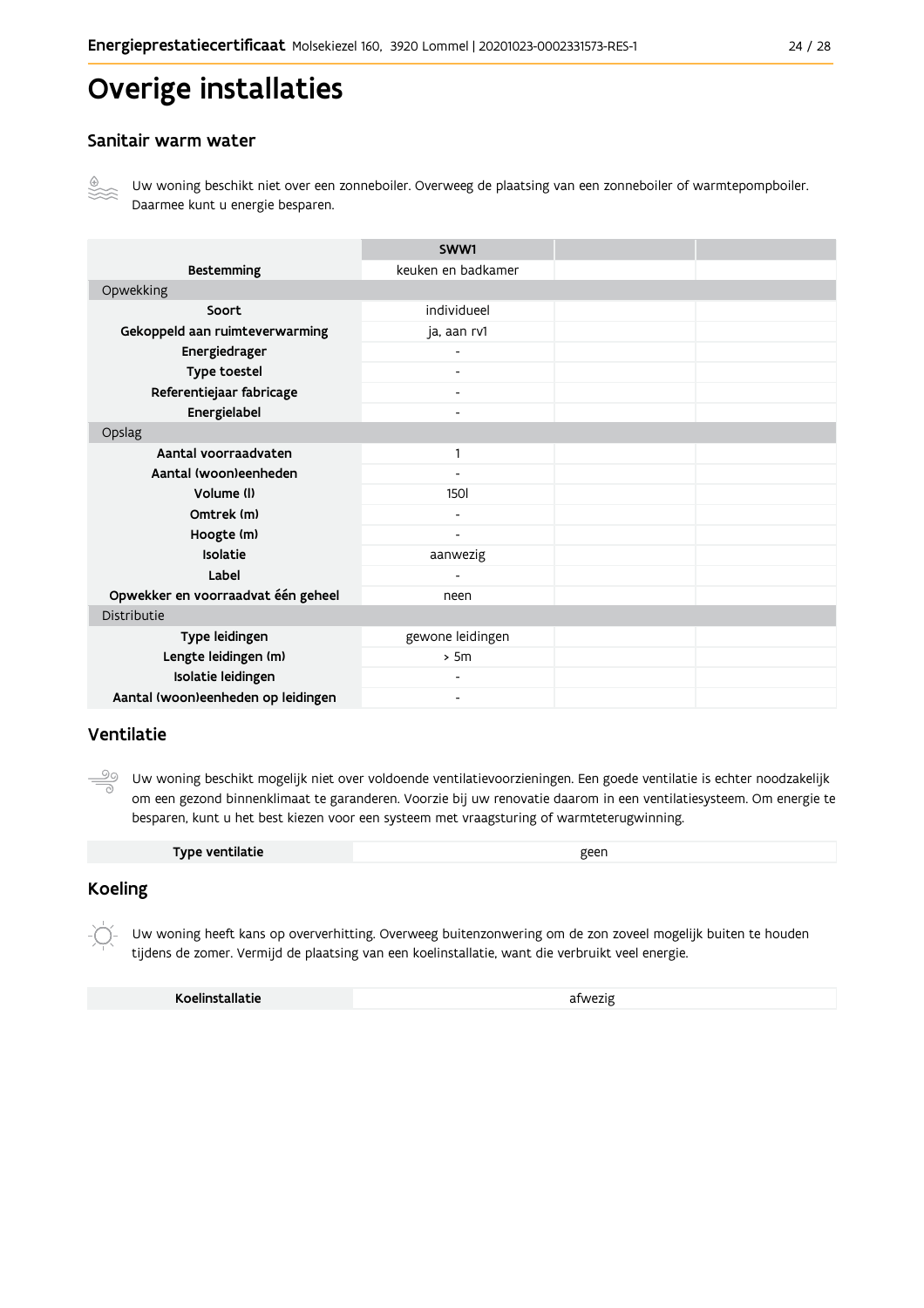# **Toelichting prijsindicaties**

### Deze toelichting beschrijft hoe de prijsberekeningen zijn opgemaakt.

De prijzen op het EPC zijn indicatieve gemiddelden die op geautomatiseerde wijze berekend zijn en afgerond zijn op 500 euro. Op basis van actuele gemiddelde eenheidsprijzen en de hoeveelheden die de energiedeskundige opgemeten heeft, berekent de software de prijsindicaties voor de aanbevolen werken. De prijsindicaties kunnen afwijken van de offerteprijzen van uw aannemer.

In de praktijk zijn vaak verschillende uitvoeringsmethodes mogelijk die niet evenveel kosten. Elke methode heeft voor- en nadelen. Het EPC oordeelt niet welke uitvoeringsmethode u het best kunt toepassen bij uw renovatie. Daarom geeft het een prijsindicatie voor de meest gangbare uitvoeringsmethode(s). Als er verschillende gangbare uitvoeringsmethodes zijn, toont het EPC de prijsindicatie voor de verschillende uitvoeringsmethodes.

De energiedeskundige controleert de prijsindicaties en de technische uitvoerbaarheid van de aanbevolen werken niet.

### De berekening

De prijsindicaties op het EPC zijn geen volledige raming van uw renovatiebudget.

Renovatiewerken die geen betrekking hebben op de verbetering van de energieprestatie van uw woning (zoals een keuken- of badkamerrenovatie), worden niet in rekening gebracht.

In de tabellen verderop leest u welke kosten vervat zitten in de prijsindicaties en welke niet.

### De aannames

Bij de berekening worden aannames gedaan (bijvoorbeeld: het dakgebinte is gezond; het onderdak is in goede staat; er is geen vochtprobleem in de muren; de muren hebben een standaardopbouw). Het is mogelijk dat de aannames niet van toepassing zijn op de specifieke toestand van uw woning. Dat kan ertoe leiden dat bijkomende werken nodig zijn, dat andere prijzen van toepassing zijn of dat bepaalde werken een specifieke techniek vragen. Het is ook mogelijk dat u de werken niet mag uitvoeren zonder vergunning. Vraag altijd advies aan een architect, aannemer of andere vakman. Werk samen met vakmensen die in orde zijn met de verzekeringsplicht, sociale en fiscale plichten.

### De eenheidsprijzen

De gemiddelde eenheidspriizen die in de berekening gebruikt worden, zijn inclusief de kostpriis van standaardproducten van goede kwaliteit, plaatsingskosten, vervoerskosten, de stortkosten bij afbraak en 6% btw. Ze houden geen rekening met marktschommelingen of regionale prijsverschillen. Er wordt een meerprijs ingerekend voor kleine hoeveelheden en een minprijs voor grote hoeveelheden. De eenheidsprijzen zijn bepaald op basis van de volgende bronnen: Arch-index <2012-2017>, Aspen Index <2018>, UPA-BUA-Arch<2017> en overleg met vakmensen.

### Meer informatie

Meer informatie over de prijsberekeningen vindt u op www.energiesparen.be.

### In detail bekeken

Volgende kosten zijn te afhankelijk van de situatie en worden daarom bij geen enkele prijsindicatie in rekening gebracht:

- Algemene overkoepelende kosten, zoals loonkosten van de architect of ingenieur en coördinatiekosten;
- Werfinstallaties:
- · Vergunningen, zoals een bouwvergunning of een vergunning voor de inname van het openbaar terrein;
- Toeslagen voor werken in bepaalde regio's en grootstedelijke contexten:
- · Moeilijke bereikbaarheid van (een deel) van het gebouw;
- · Obstructies door naburige percelen, gebouwen en bomen;
- · Cultuurhistorische context of elementen, erfgoed (want niet alle uitvoeringsmethodes zijn dan mogelijk);
- · Technische complexiteit ten gevolge van eigenaardigheden aan het gebouw;
- · Opmaak van een asbestinventaris en verwijderen van asbest;
- · Meerprijzen omdat de werken niet in één fase kunnen worden uitgevoerd.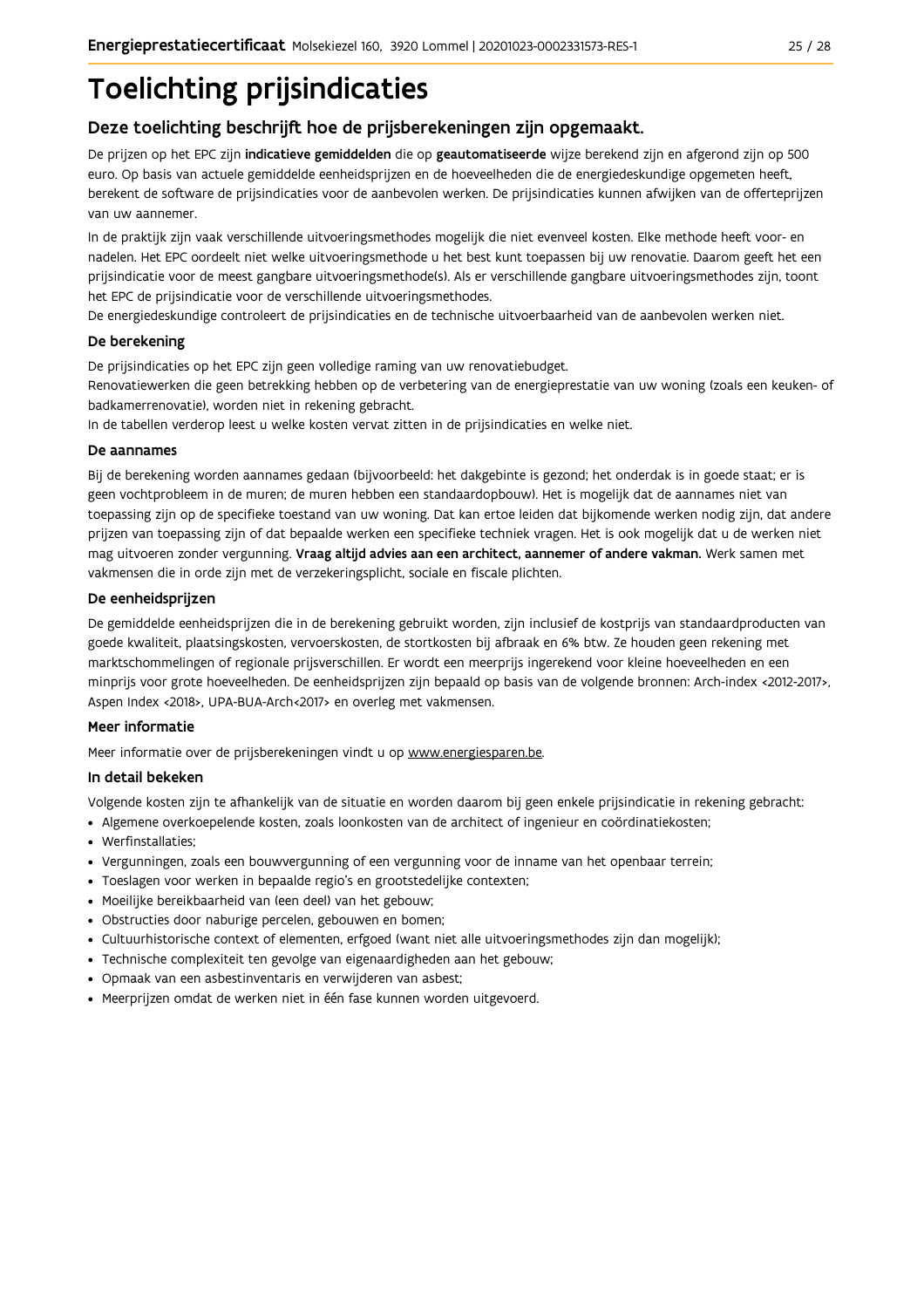In de onderstaande tabel wordt per maatregel aangegeven welke kosten wel en welke kosten niet zijn opgenomen in de berekening. Bij de werken die niet zijn inbegrepen, wordt aangenomen dat de werken niet altijd noodzakelijk zijn, of dat het element in goede staat is, gezond, stabiel, voldoende draagkrachtig, droog, correct geplaatst ...

Als u werken combineert, kan dit een prijsvoordeel opleveren.

|                                                   | Inbegrepen werken                                                                                                                                                                                                                                                                                                                                                                                                                                                                                                                                                                                                                                                                                                                               | Niet inbegrepen                                                                                                                                                                                                                                                                                     |
|---------------------------------------------------|-------------------------------------------------------------------------------------------------------------------------------------------------------------------------------------------------------------------------------------------------------------------------------------------------------------------------------------------------------------------------------------------------------------------------------------------------------------------------------------------------------------------------------------------------------------------------------------------------------------------------------------------------------------------------------------------------------------------------------------------------|-----------------------------------------------------------------------------------------------------------------------------------------------------------------------------------------------------------------------------------------------------------------------------------------------------|
| Plat dak<br>Isoleren bovenop het<br>bestaande dak | · Plaatsen van isolatie en dampscherm<br>· Plaatsen van dakdichting en dakdoorvoer<br>· Verhogen van de dakrand en plaatsen van<br>dakrandprofiel<br>• Aansluitingen met aanwezige koepels<br>• Afnemen en herplaatsen van bestaande<br>PV-panelen of zonneboiler<br>· Dakdoorvoeren voor rookgasafvoer,<br>ventilatie of verluchting van sanitair<br>(exclusief de afvoeren)<br>· Bij omkeerdak: verwijderen van ballast en<br>isolatie                                                                                                                                                                                                                                                                                                        | Er wordt aangenomen dat de dakhelling<br>voldoende is voor een goede afwatering.<br>Er wordt aangenomen dat volgende elementen<br>kunnen behouden worden:<br>• Dakstructuur<br>• Dakafdichting (kan gebruikt worden als<br>dampscherm)<br>• Binnenafwerking<br>• Regenwaterafvoer (goten en buizen) |
| Spouwmuren<br>Na-isoleren van de spouw            | • Voorbereidende werken (vb. dichtmaken<br>rolluikkasten en andere openingen, boren<br>van injectiegaten)<br>• Plaatsen van isolatie<br>· Dichtvoegen van de injectiegaten<br>• Hoogtewerker (vanaf twee verdiepingen)                                                                                                                                                                                                                                                                                                                                                                                                                                                                                                                          | • Aanpassingen aan de gevel<br>• Aanpassingen aan muurdoorvoeren<br>· Buitenaanleg en buitenverlichting<br>• Wegnemen en herplaatsen van luiken<br>· Herstellingen aan binnen- en<br>buitenafwerking                                                                                                |
| Muren<br>Isoleren aan de binnenkant               | • Afbraak van vloerplinten en vensterbanken<br>• Afnemen en herplaatsen van aanwezige<br>radiatoren/convectoren, inclusief<br>aanpassingen aan leidingen<br>• Plaatsen van isolatie en dampscherm,<br>inclusief stijl- en regelwerk bij half-stijve<br>isolatieplaten<br>· Bij de onderbreking van isolatielaag door<br>binnenmuren: doortrekken van de isolatie<br>op de binnenmuren over minstens 1 meter<br>(koudebrug vermijden)<br>· Plaatsen van een standaard afwerking<br>(gipskartonplaten, geplamuurd en<br>geschilderd + stijl- en regelwerk), inclusief<br>vloerplinten en vensterbanken<br>• Aanwerken rond vensters en deuren<br>• Aanpassingen aan elektriciteitsbekabeling,<br>stopcontacten, schakelaars en<br>wandverlichting | • Vochtonderzoek en vochtbehandeling<br>• Volledige afbraak binnenafwerking (vb.<br>behang en muurbepleistering)<br>• Plaatsen van muurdoorvoeren                                                                                                                                                   |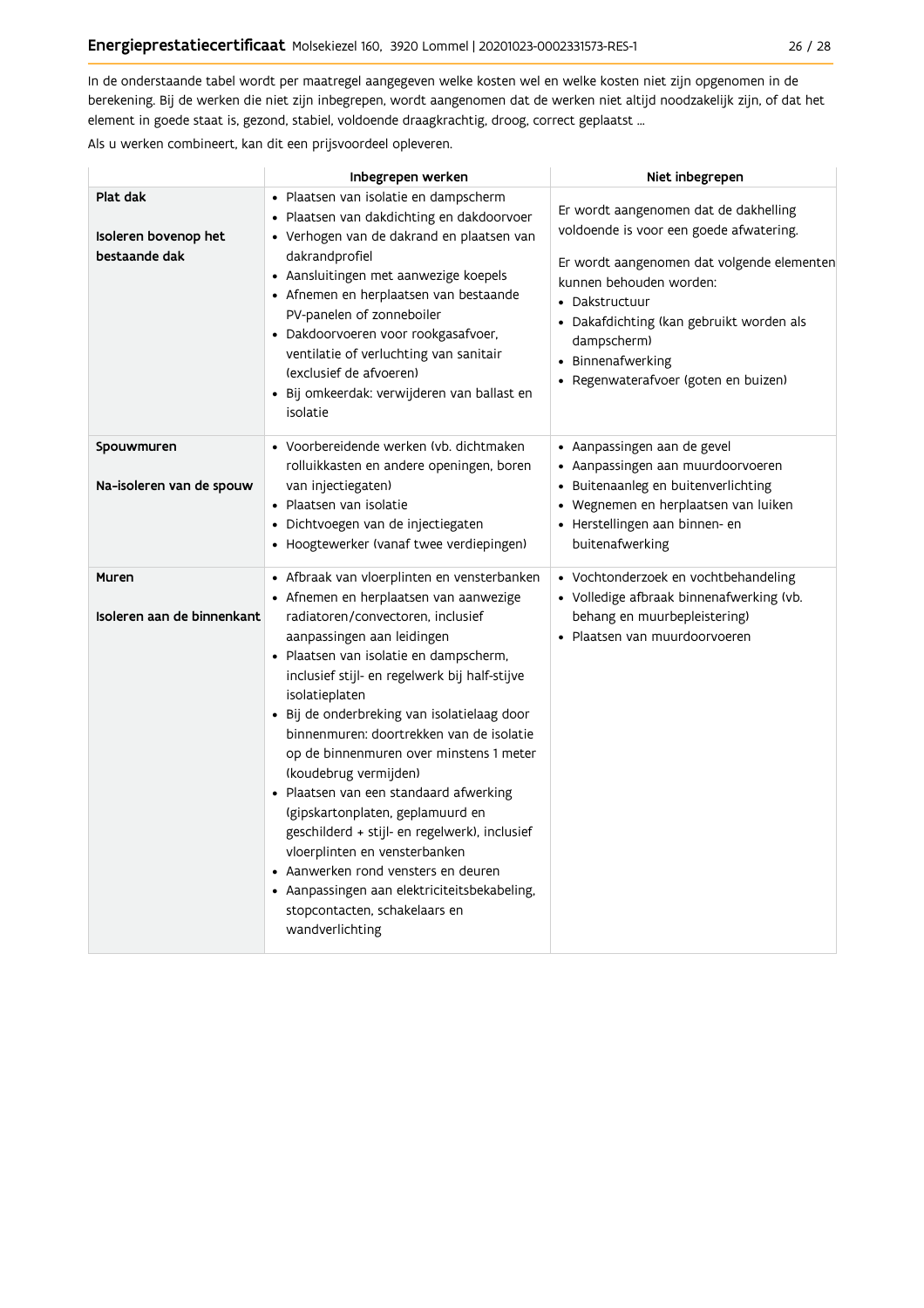| Muren<br>Isoleren aan de buitenkant                                                                                                          | • Afzagen van bestaande dorpels<br>• Afbraak van regenwaterafvoerbuizen<br>· Vergroten van de dakranduitsprong bij een<br>deel van de gevels.<br>· Plaatsen van isolatie<br>· Plaatsen van een standaardgevelafwerking =<br>gemiddelde van<br>· Sierbepleistering 25 mm (mineraal<br>gebonden)<br>• Vezelcementplaten<br>• Houten beplanking (ceder en merbau)<br>• Strokenbekleding met laminaat 8 mm<br>• Thermisch veredeld hout<br>• Steenstrips<br>Aanwerken rond vensters en deuren<br>Plaatsen van muurdoorvoeren<br>· Plaatsen van nieuwe dorpels<br>· Plaatsen van regenwaterafvoerbuizen<br>• Stellingen (vanaf twee verdiepingen) | • Uitvlakken van de muren<br>• Aansluiting met reeds aanwezige dakisolatie<br>• Afbraak van de gevelsteen bij spouwmuren<br>• Aanpassingen aan buitenaanleg,<br>buitenkranen, buitenverlichting<br>• Aanpassingen aan luifels, dakgoten,<br>zonwering en luiken<br>• Afwerking bij muren die grenzen aan een<br>onverwarmde binnenruimte zoals een<br>garage of kelder |
|----------------------------------------------------------------------------------------------------------------------------------------------|----------------------------------------------------------------------------------------------------------------------------------------------------------------------------------------------------------------------------------------------------------------------------------------------------------------------------------------------------------------------------------------------------------------------------------------------------------------------------------------------------------------------------------------------------------------------------------------------------------------------------------------------|------------------------------------------------------------------------------------------------------------------------------------------------------------------------------------------------------------------------------------------------------------------------------------------------------------------------------------------------------------------------|
| Vloeren niet op volle grond •<br>Isoleren aan de onderkant<br>(vb. boven een<br>(kruip)kelder, garage of<br>carport, uitkragende<br>vloeren) | Plaatsen van vochtbestendige isolatie,<br>inclusief stijl- en regelwerk bij half-stijve<br>isolatieplaten<br>• Plaatsen van een standaard<br>buitenafwerking (alleen bij vloeren boven<br>een onverwarmde ruimte, zoals een garage<br>of boven een buitenruimte) = gemiddelde<br>van<br>· Gipskartonplaten (geplamuurd en<br>geschilderd)<br>· Verniste houten planken (Meranti, Rood<br>Noors Grenen)                                                                                                                                                                                                                                       | • Aanpassingen aan de verlichting<br>· Aanpassingen aan kabels en leidingen die<br>bevestigd zijn tegen de vloer (deze kunnen<br>in de isolatie ingewerkt worden)<br>Er wordt aangenomen dat de (kruip)kelder<br>toegankelijk is voor werken; anders gelden er<br>andere uitvoeringswijzen en prijzen. Deze zijn<br>niet in dit EPC opgenomen.                         |
| Vensters vervangen                                                                                                                           | · Afbraak en plaatsen van nieuwe draai-kip<br>vensters (gangbare maten en vormen,<br>gemiddelde prijs van hout, aluminium en<br>PVC)<br>· Plaatsen van ventilatieroosters bij een deel<br>van de vensters (tenzij mechanische<br>ventilatie aanwezig is)<br>Plaatsen van nieuwe vensterbanken<br>· Plaatsen van dorpels bij de vervanging van<br>glasbouwstenen door vensters<br>• Herstellingen aan binnen- of<br>buitenafwerking<br>· Plaatsen van dichtingsvoegen met de gevel<br>• Een hijstoestel                                                                                                                                       | · Toeslag voor bijzondere afmetingen en<br>vormen<br>· Toeslag voor bijzonder beslag, sloten of<br>beglazing met specifieke eigenschappen of<br>versieringen<br>• Rolluiken en rolluikkasten<br>• Vliegenramen                                                                                                                                                         |